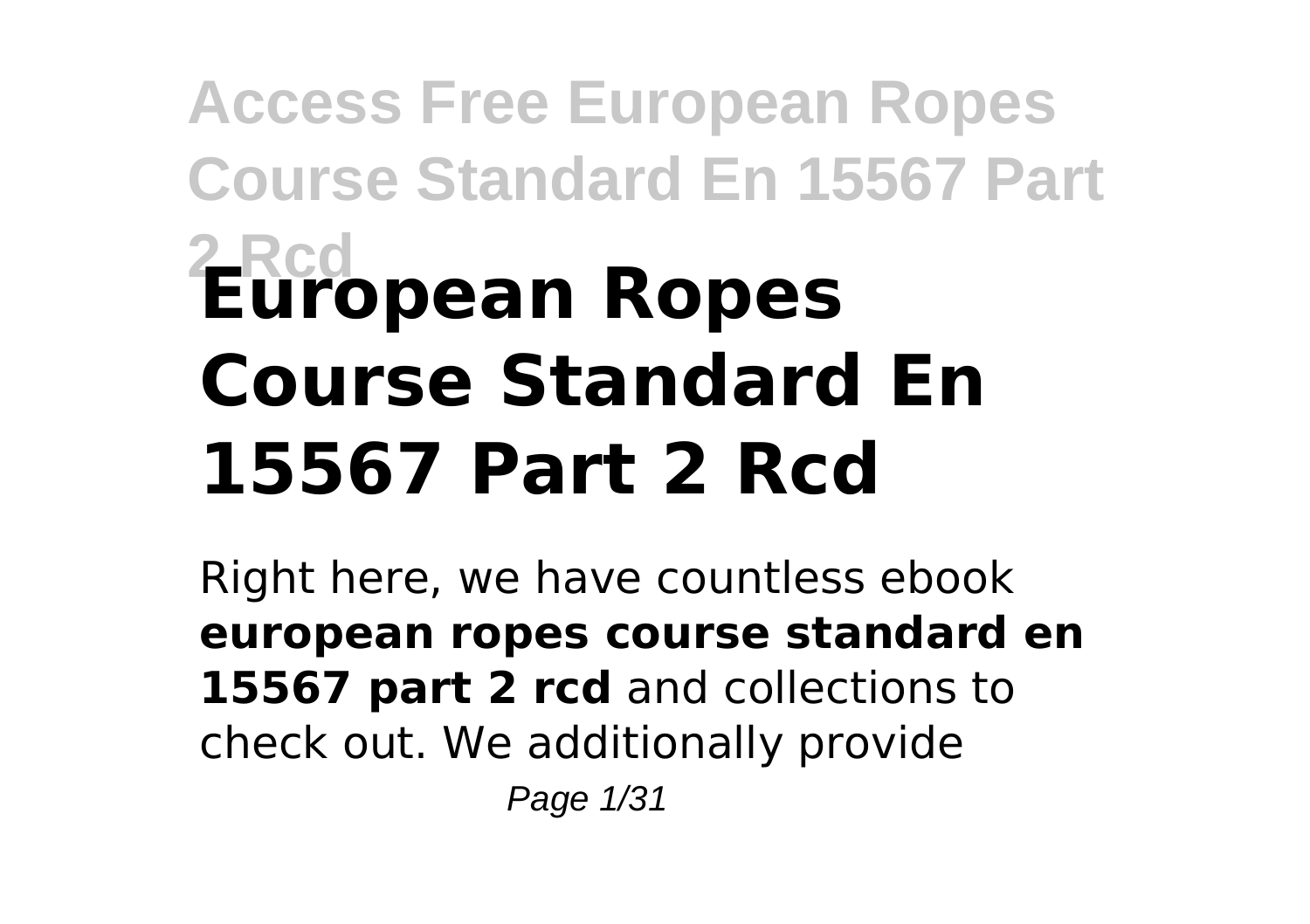**Access Free European Ropes Course Standard En 15567 Part**  $\sqrt{2}$  variant types and moreover type of the books to browse. The adequate book, fiction, history, novel, scientific research, as with ease as various new sorts of books are readily affable here.

As this european ropes course standard en 15567 part 2 rcd, it ends going on mammal one of the favored books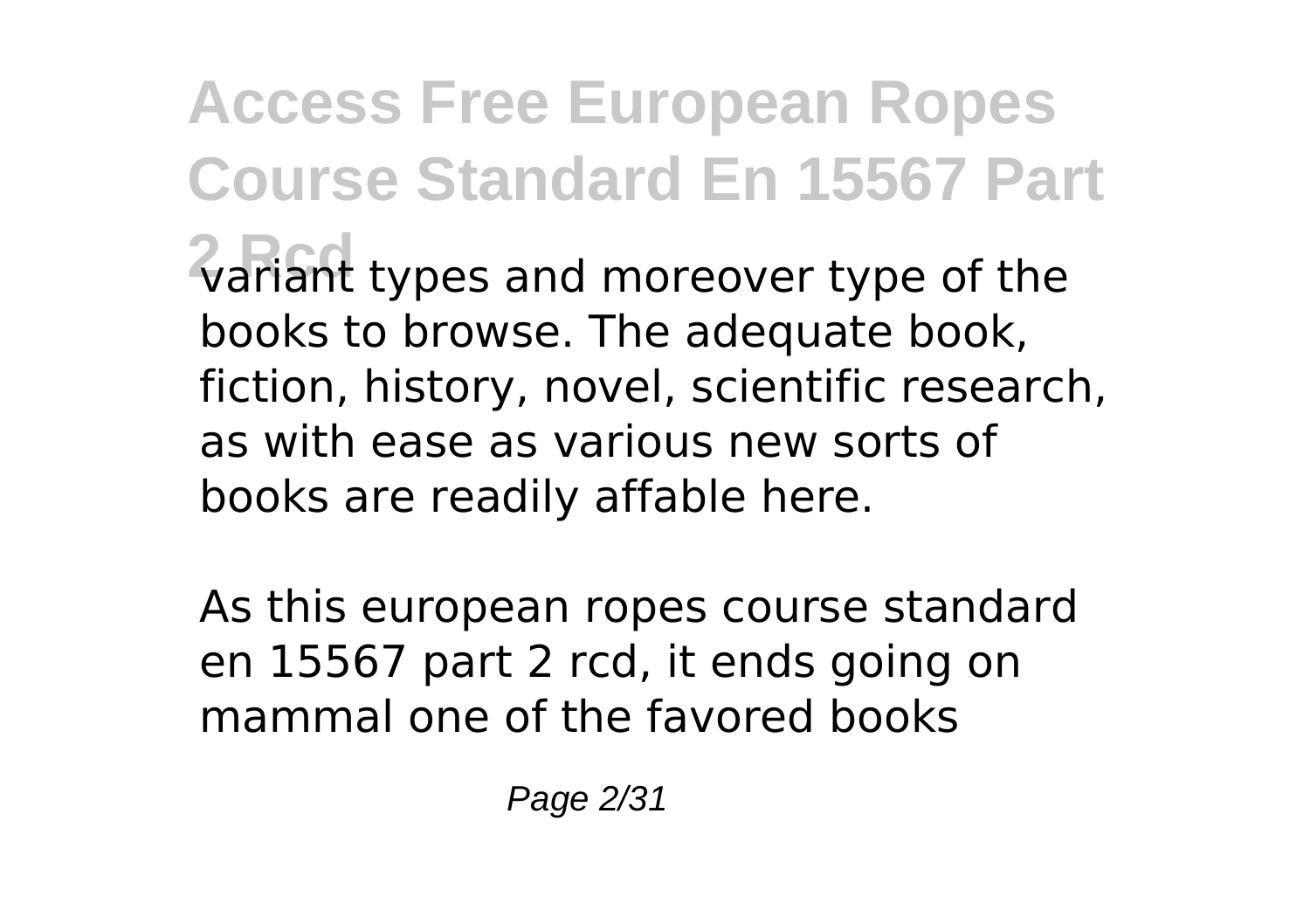**Access Free European Ropes Course Standard En 15567 Part 2 Rcd** european ropes course standard en 15567 part 2 rcd collections that we have. This is why you remain in the best website to look the unbelievable books to have.

We provide a range of services to the book industry internationally, aiding the discovery and purchase, distribution and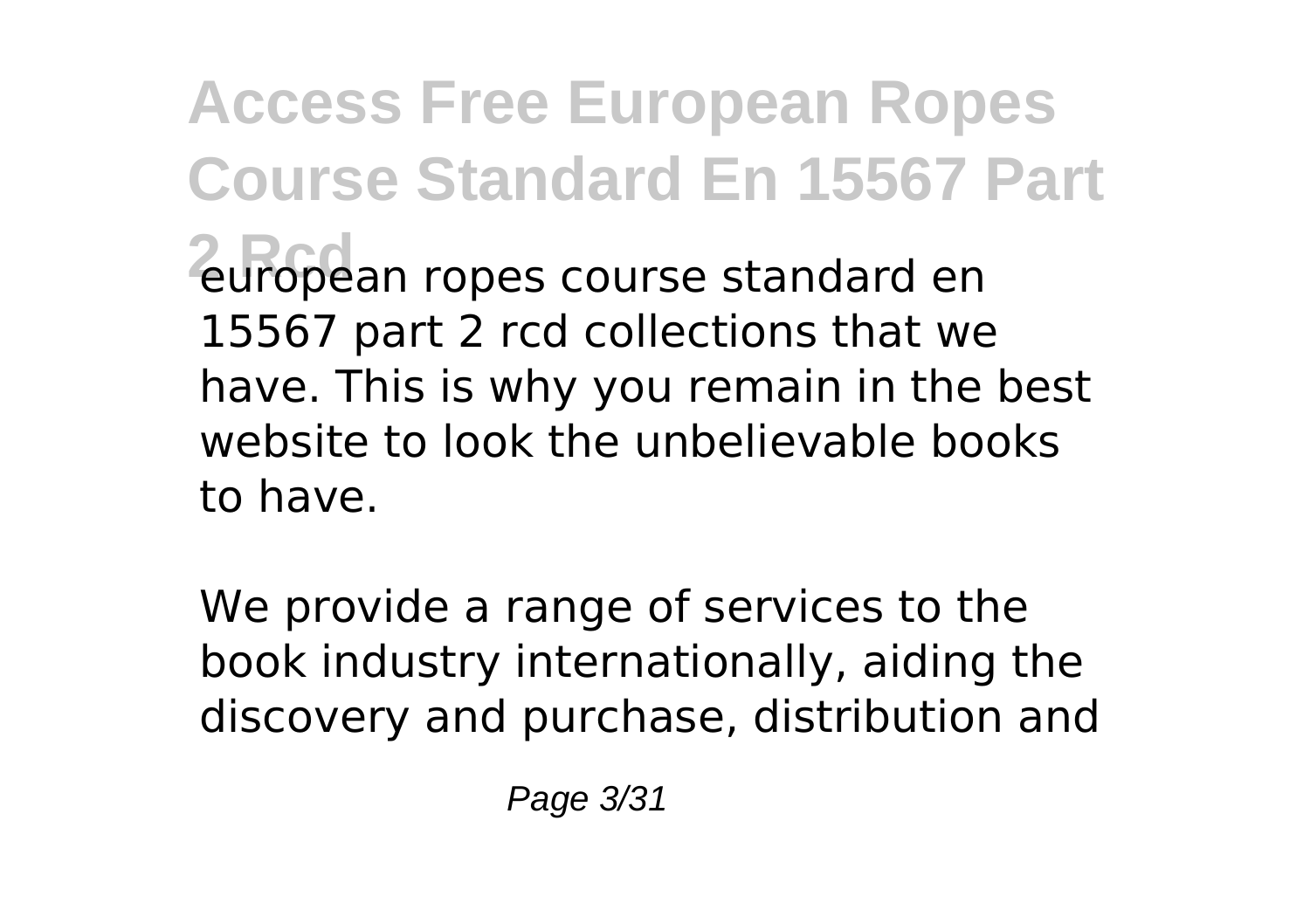**Access Free European Ropes Course Standard En 15567 Part 2 ales measurement of books.** 

**European Ropes Course Standard En** European Ropes Course Association (ERCA) Our Association includes instructors, rescuers, trainers, builders and inspectors of ropes courses as well as organisations operating temporary ropes courses. We update and optimise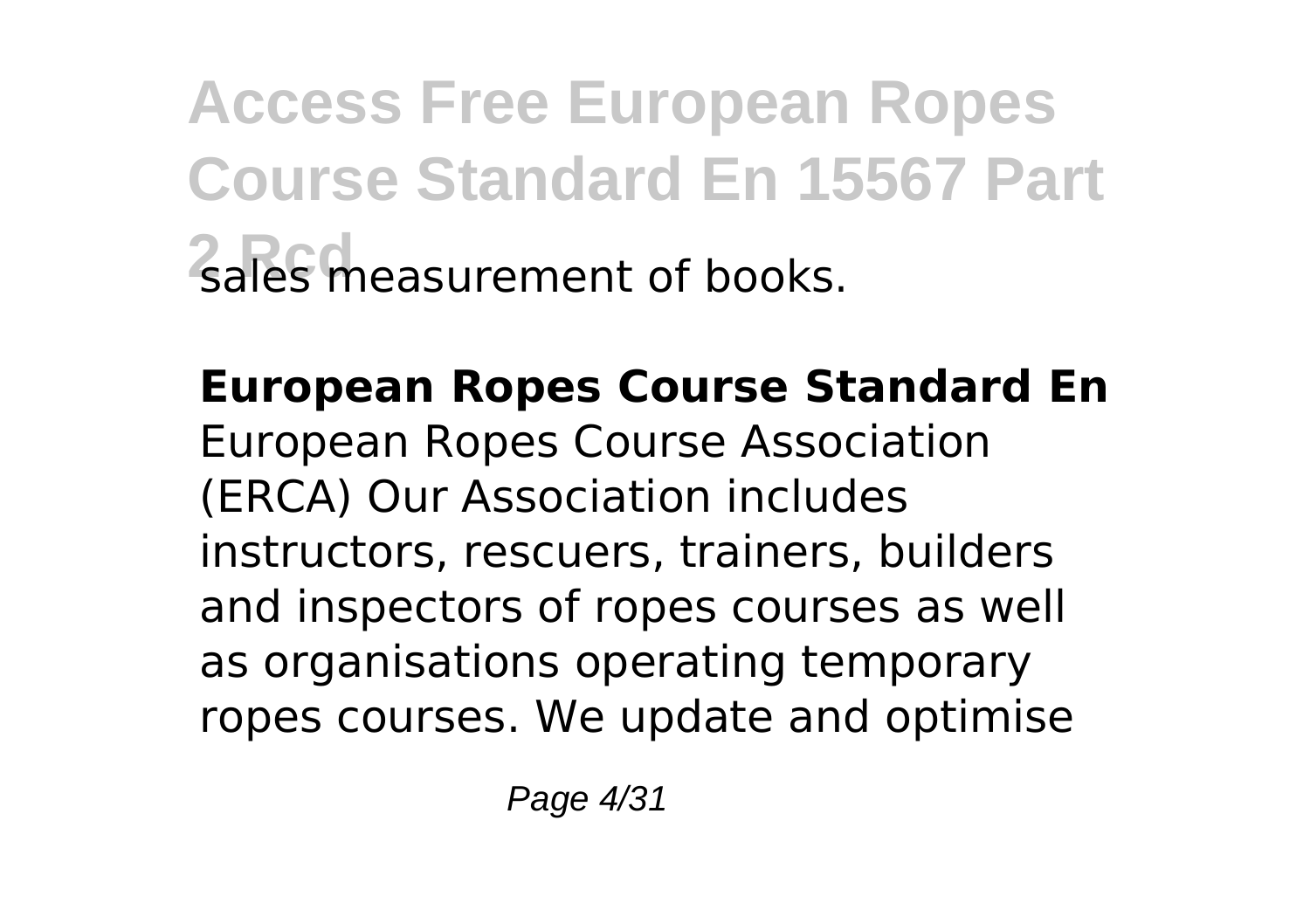**Access Free European Ropes Course Standard En 15567 Part 2 Acc**es ERCA standards relating to construction, inspection, training and operation of ropes courses.

### **Home [www.erca.uk]**

The EN 15567 (the European Ropes Course Standard) sets out the minimum requirements to be met for the installation of new ropes courses, and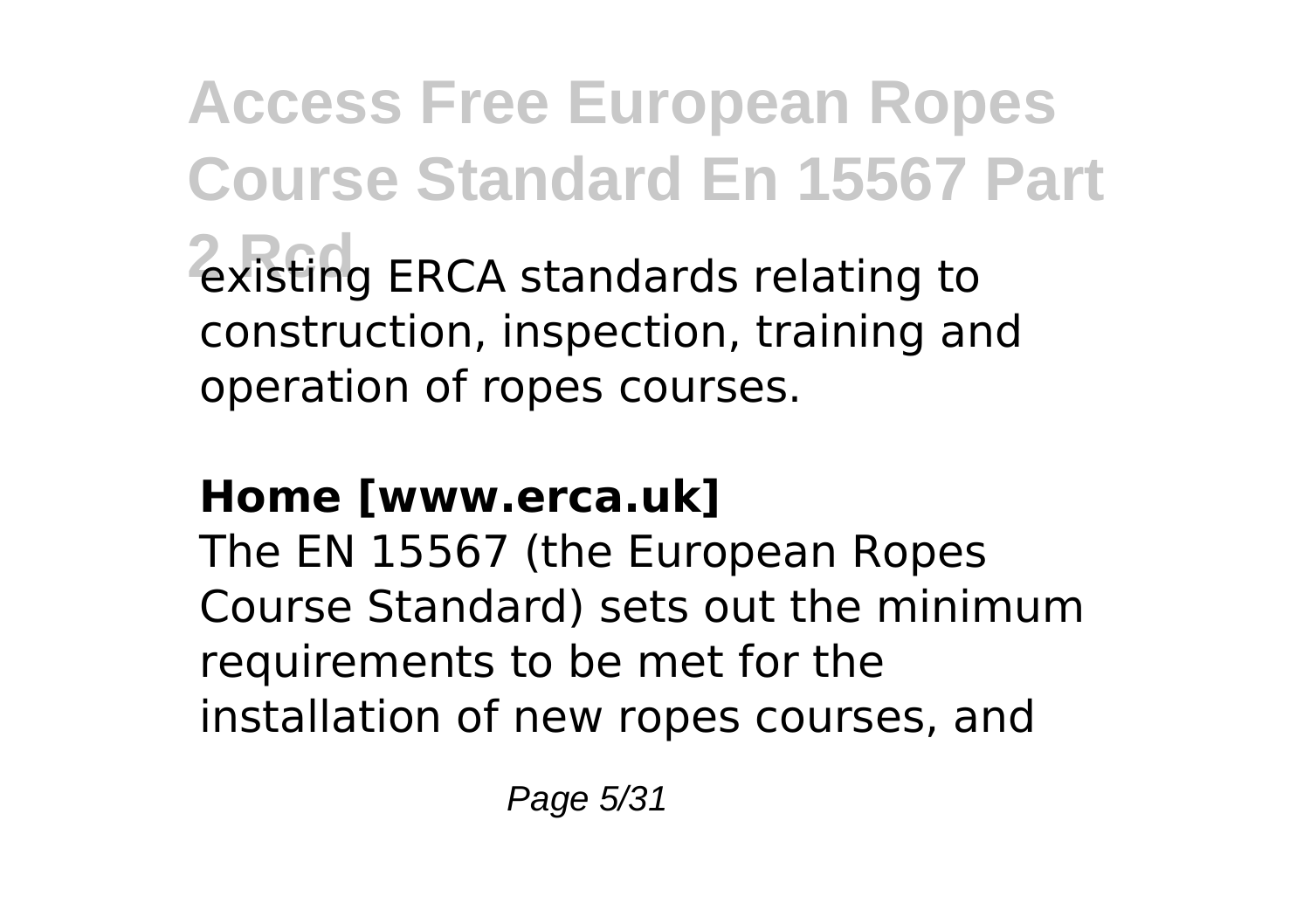**Access Free European Ropes Course Standard En 15567 Part 2 Rcd** the operation of both new and existing ropes courses. First published in 2007, the standard has evolved with a review completed in March 2014.

### **EN 15567: 2014 European Ropes Course Standard - What's New ...** Compliance with the EN is NOT a legal requirement, nor is this EN relevant or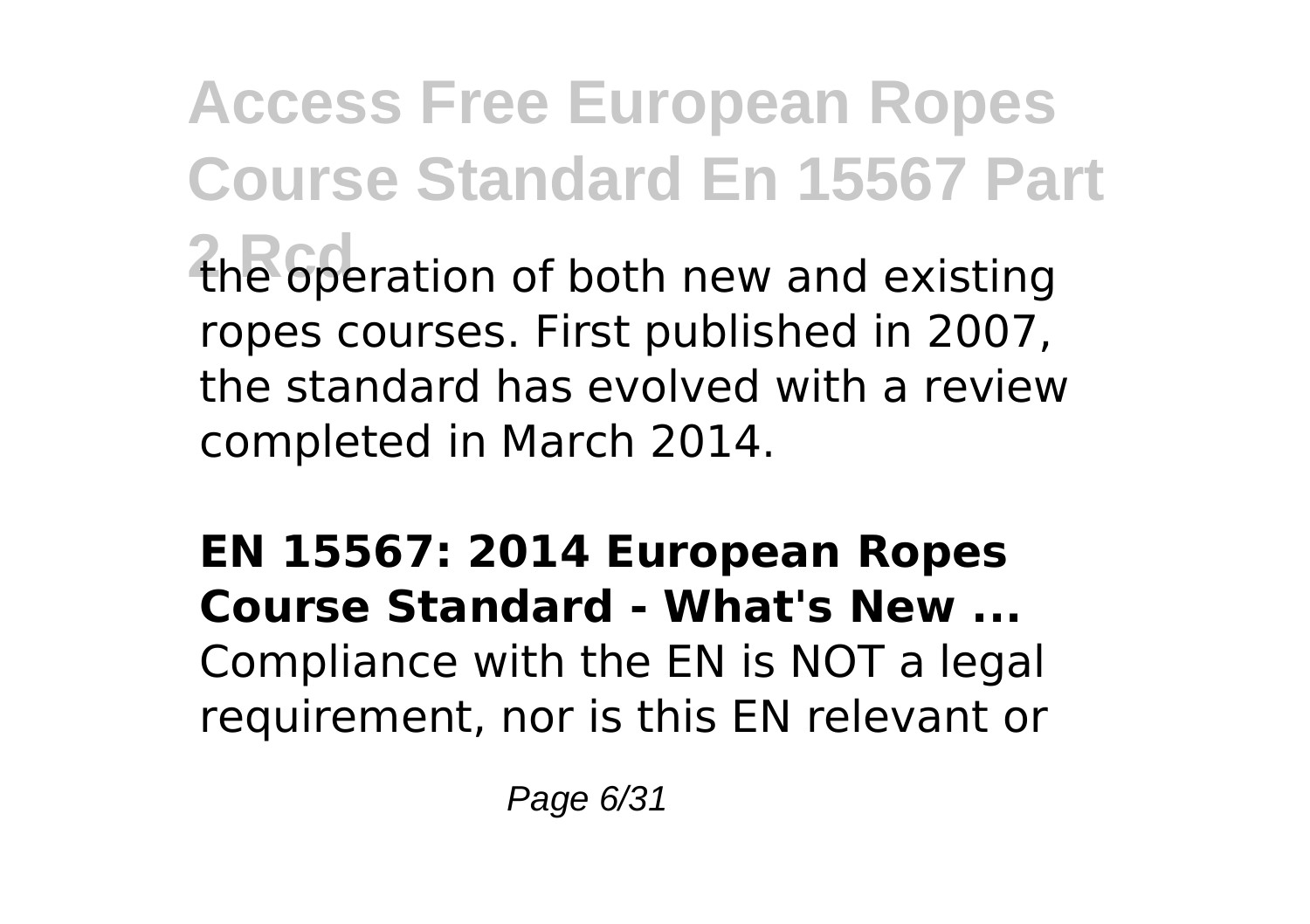**Access Free European Ropes Course Standard En 15567 Part 2 Rcd** specific to Treetop Walkways - it is a European Ropes Course Standard relevant to High Ropes Courses and as such would normally rely upon a belay system, which DOES NOT apply to a Treetop Walkway.

### **Requirements to Conform with EN15567 - European Ropes ...**

Page 7/31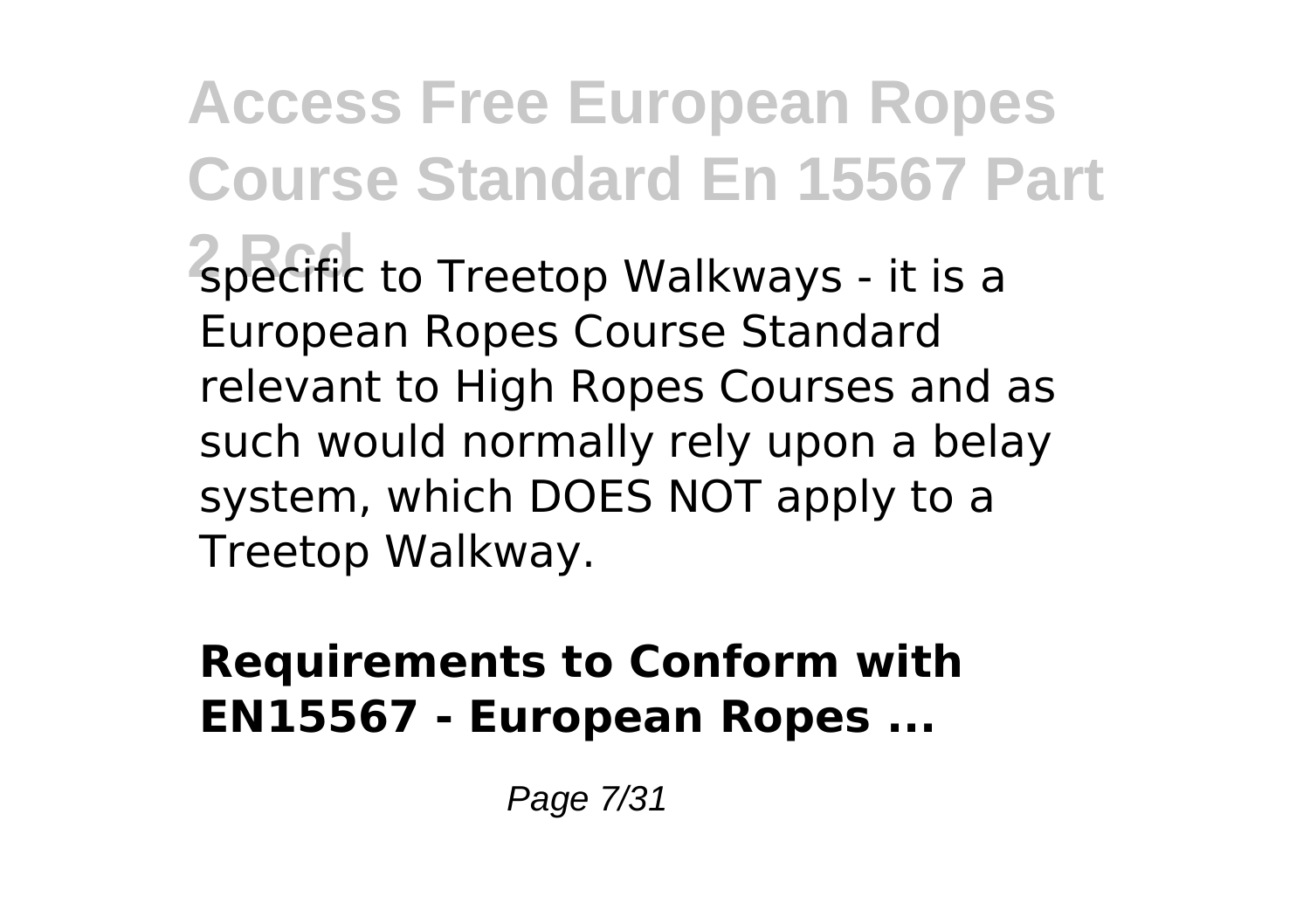**Access Free European Ropes Course Standard En 15567 Part 2 Rcd** The course meets the standards of the ERCA training syllabus as well as EN15567-2 and enables rescuers to perform passive & active rescues as well as develop their knowledge of casualty care, understanding environmental influences and their additional responsibilities.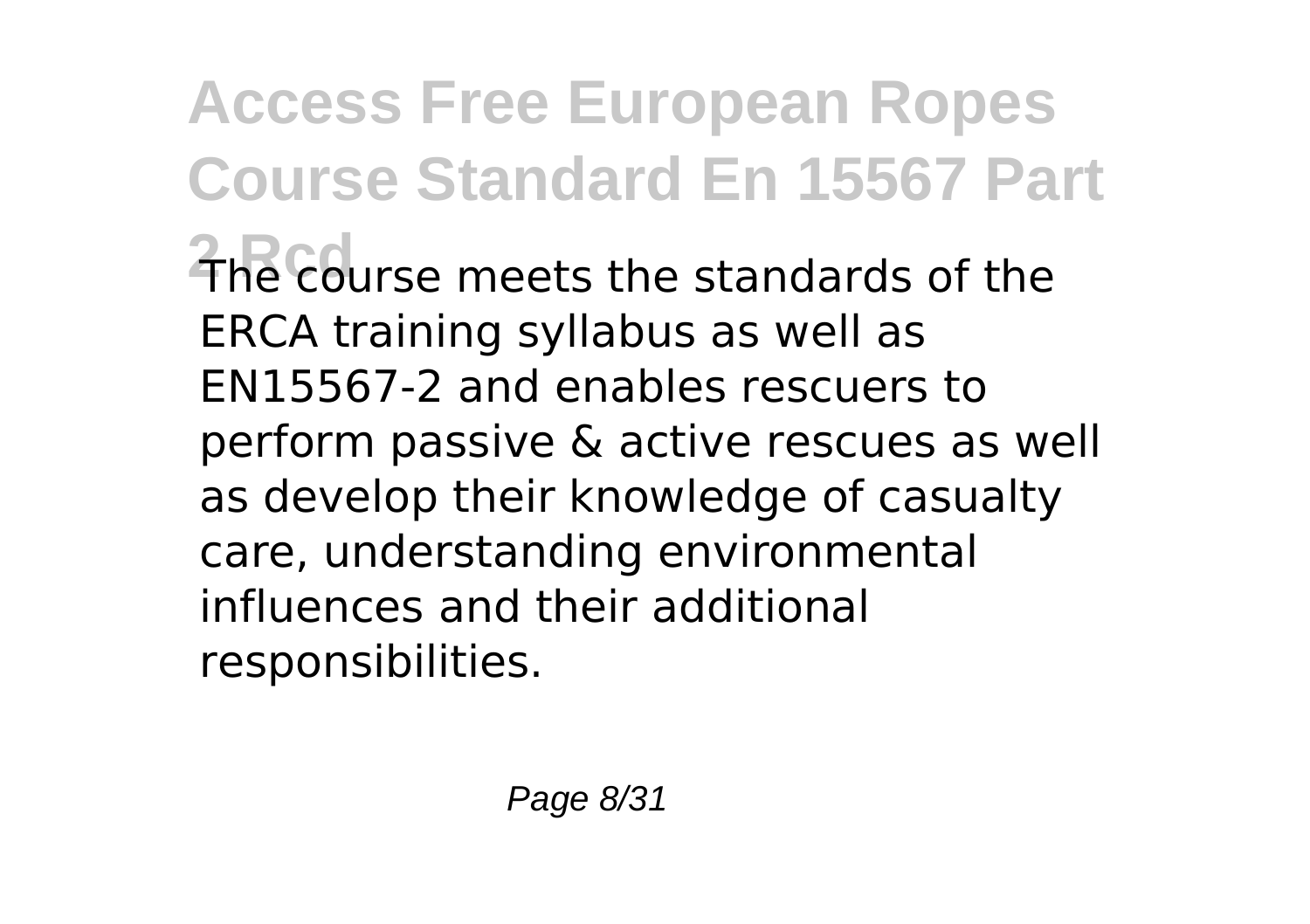**Access Free European Ropes Course Standard En 15567 Part 2 Rcd ERCA Training | European Ropes Course Association | UK ...** There are two parts to the European Ropes Courses Standard, EN 15567-1 Safety Requirements and Test Methods and EN 15567-2 Operational Requirements. The standard has undergone a lengthy review process and is now current in Europe. The standard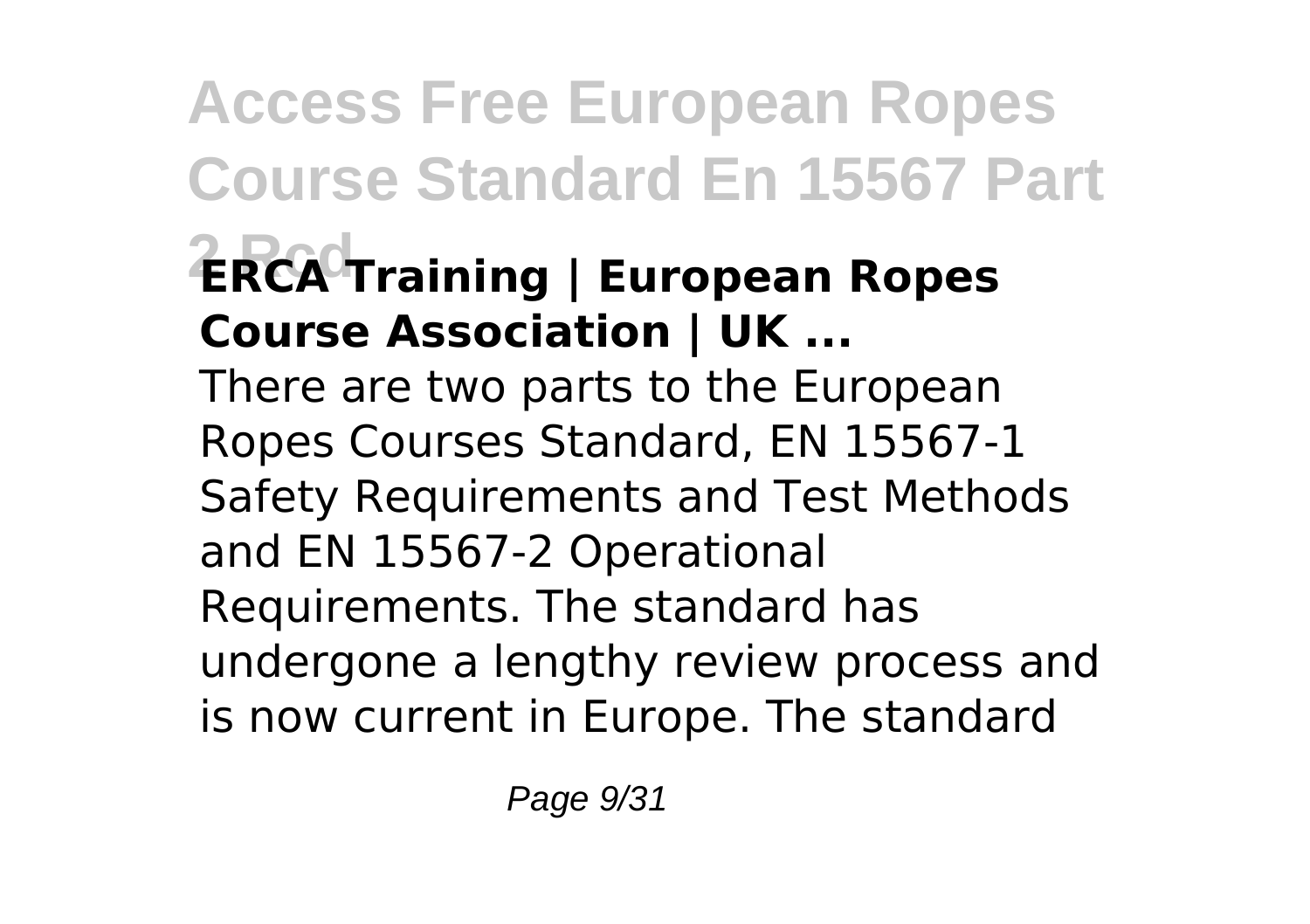**Access Free European Ropes Course Standard En 15567 Part**  $2$ will be up for review in 2012.

### **Construction Standards - Adventure Developments**

BASIC MINIMUM STANDARDS FOR ZIP WIRES & HIGH ROPES COURSES. All owners & operators of Zip Wire and High Ropes Courses should aspire to install and operate their courses to the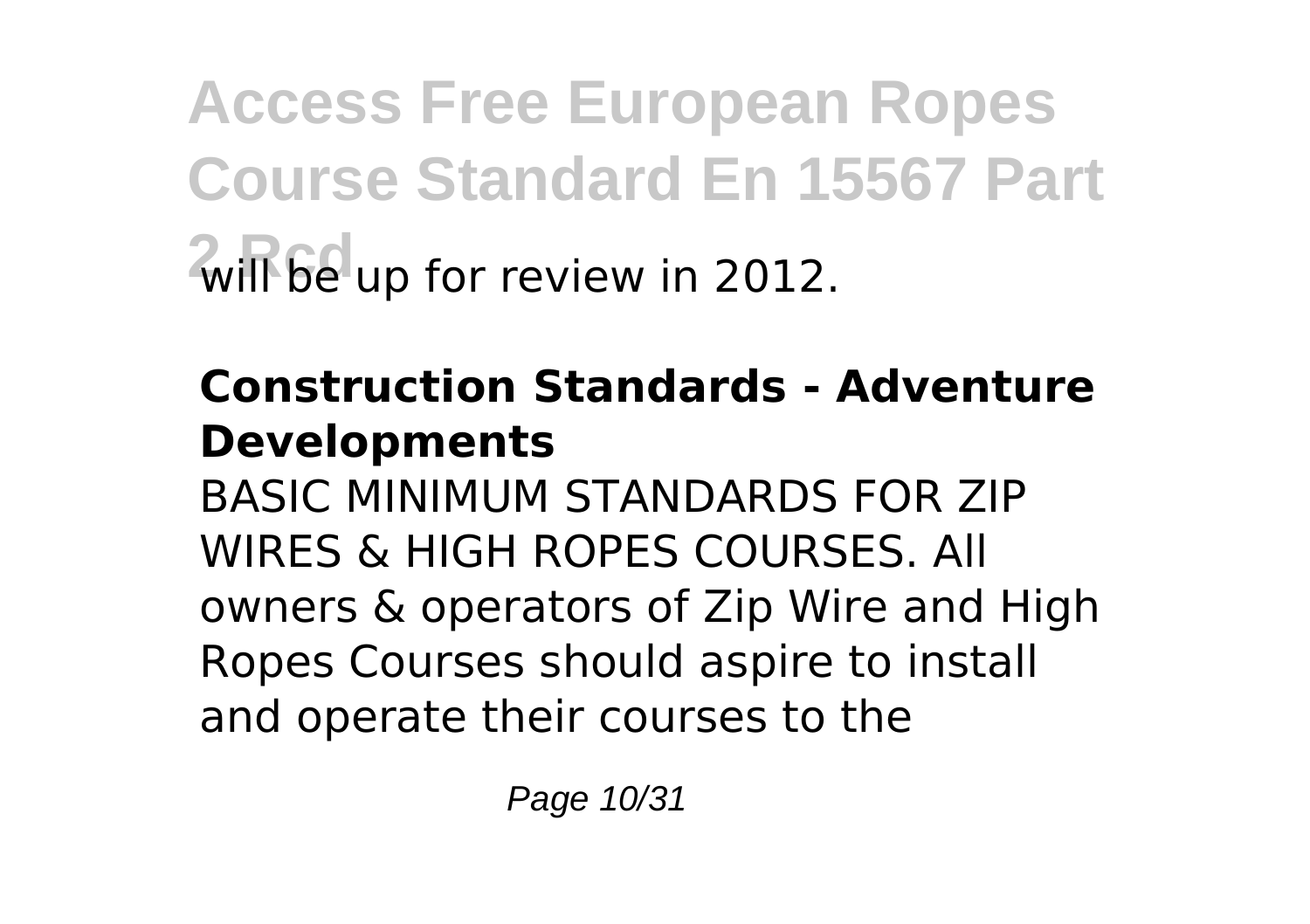**Access Free European Ropes Course Standard En 15567 Part 2 Rcd** following European Standard: EN 15567:2007. INTRODUCTION. 3.1 All owners & operators of Zip Wire and High Ropes Courses should aspire to install and operate their courses to the following European Standard: EN 15567:2007 (Sports and recreational facilities – Ropes courses – Part 1: Construction and safety requirements;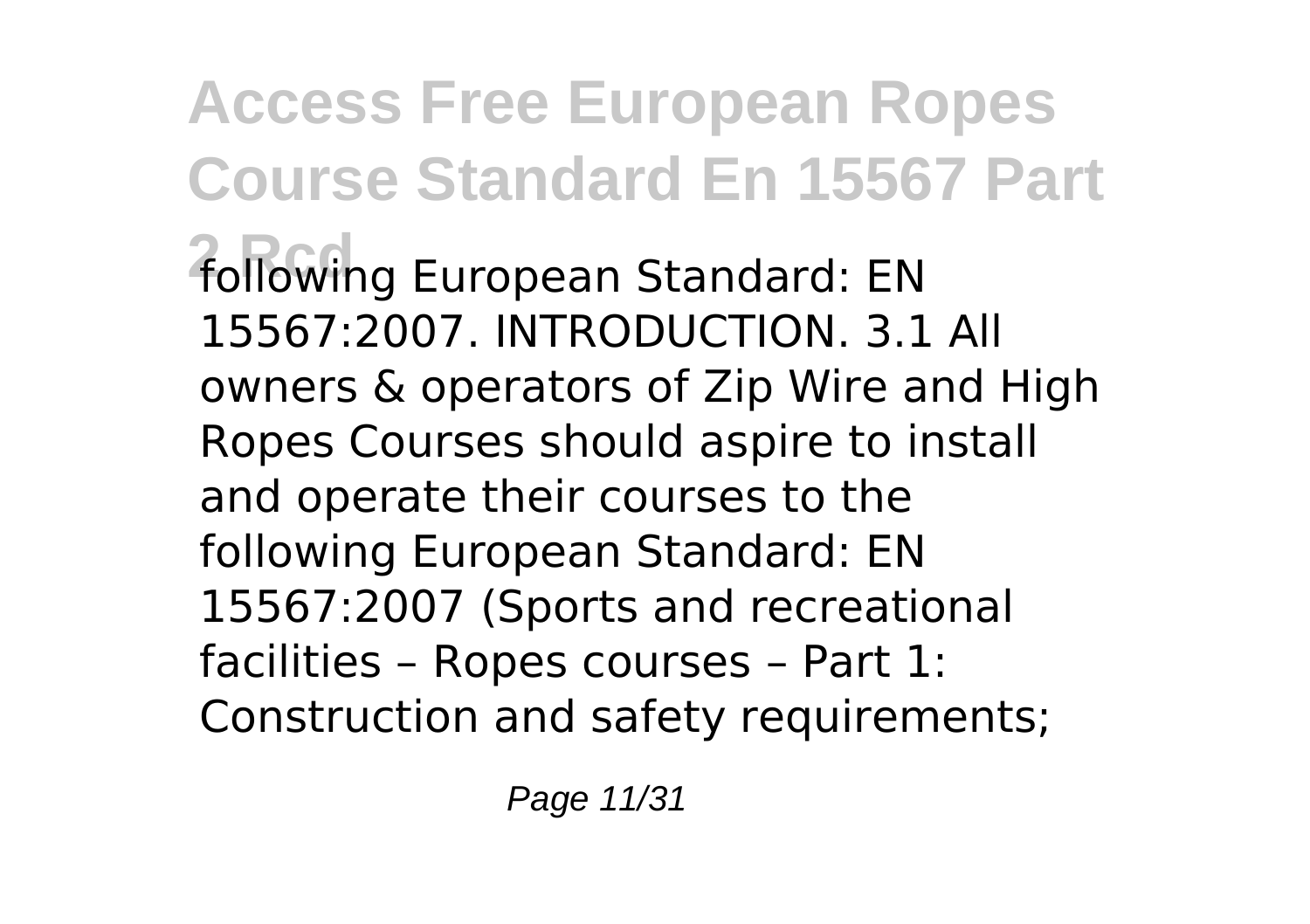**Access Free European Ropes Course Standard En 15567 Part 2 Rcd**

### **BASIC MINIMUM STANDARDS FOR ZIP WIRES & HIGH ROPES COURSES**

**...**

The European Ropes Course Association was established to support the construction, inspection, training and operation of ropes courses and have formulated the highest safety standards

Page 12/31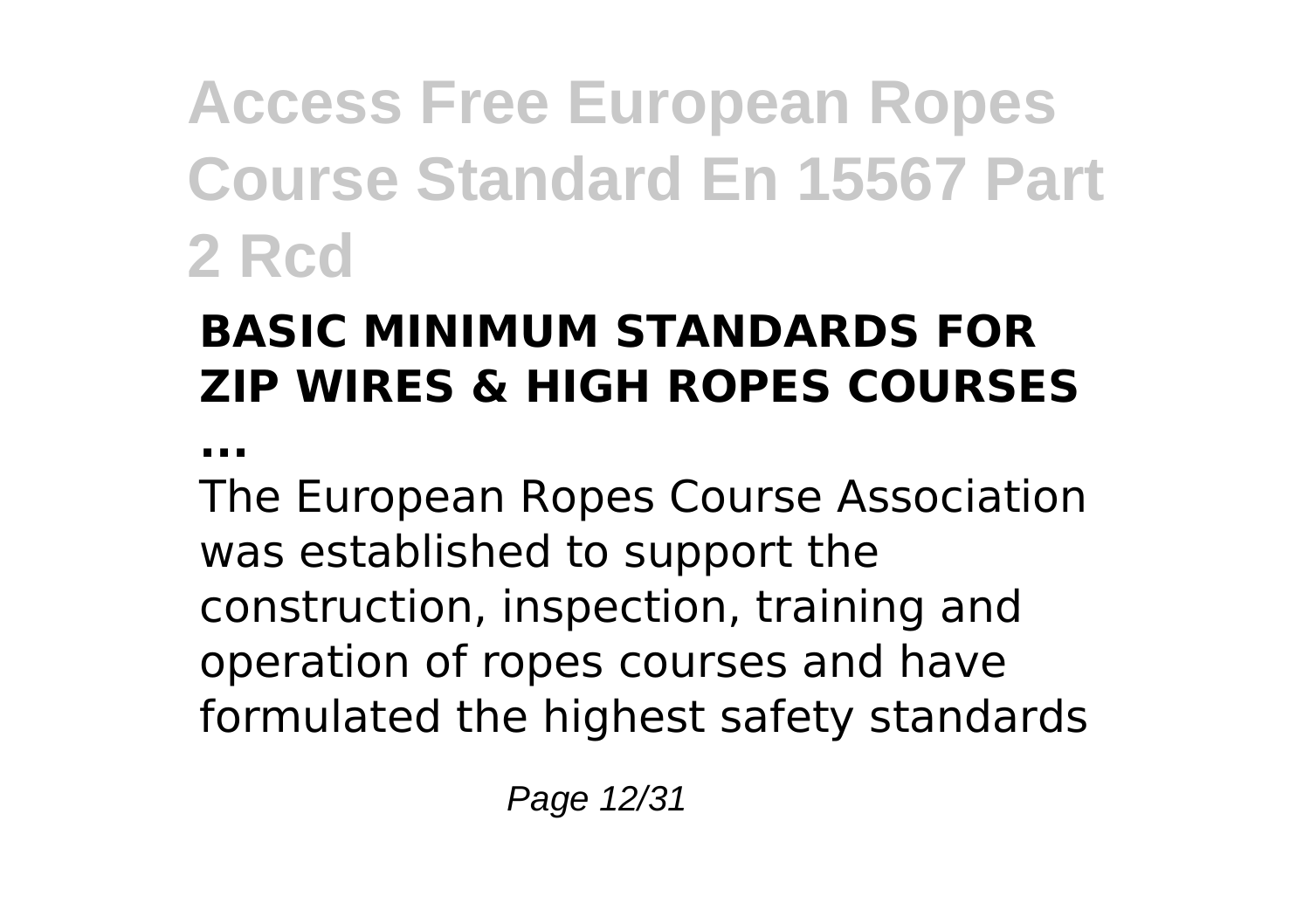**Access Free European Ropes Course Standard En 15567 Part 2 Rcd** for ropes courses. The overall aim of the Association is to enhance the quality and safety of ropes courses, being actively involved in advances in professional ...

### **Zipline Safety | Equipment & Safety Measures of Flying Ravana** Former president of the International Adventure Park Association from 2007 to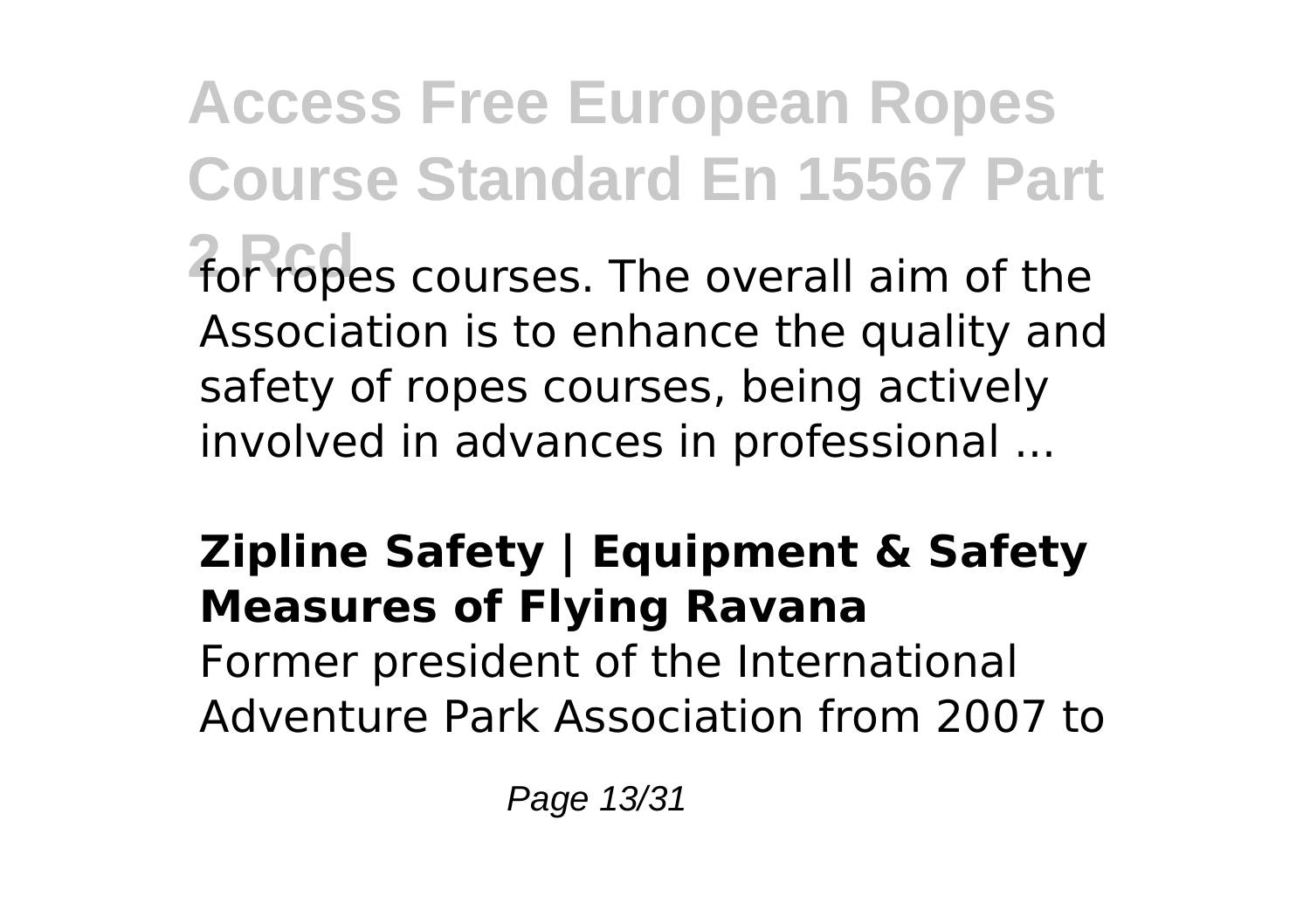**Access Free European Ropes Course Standard En 15567 Part** 2014, member of the work group for the European ropes course Standard EN 15567 and ACCT inspector Level 2. He has been building, managing and developing in the industry since 2005.

### **About Us - Aerial Attractions**

An alternative option in the U.S. is the ANSI/PRCA Standard, which covers ropes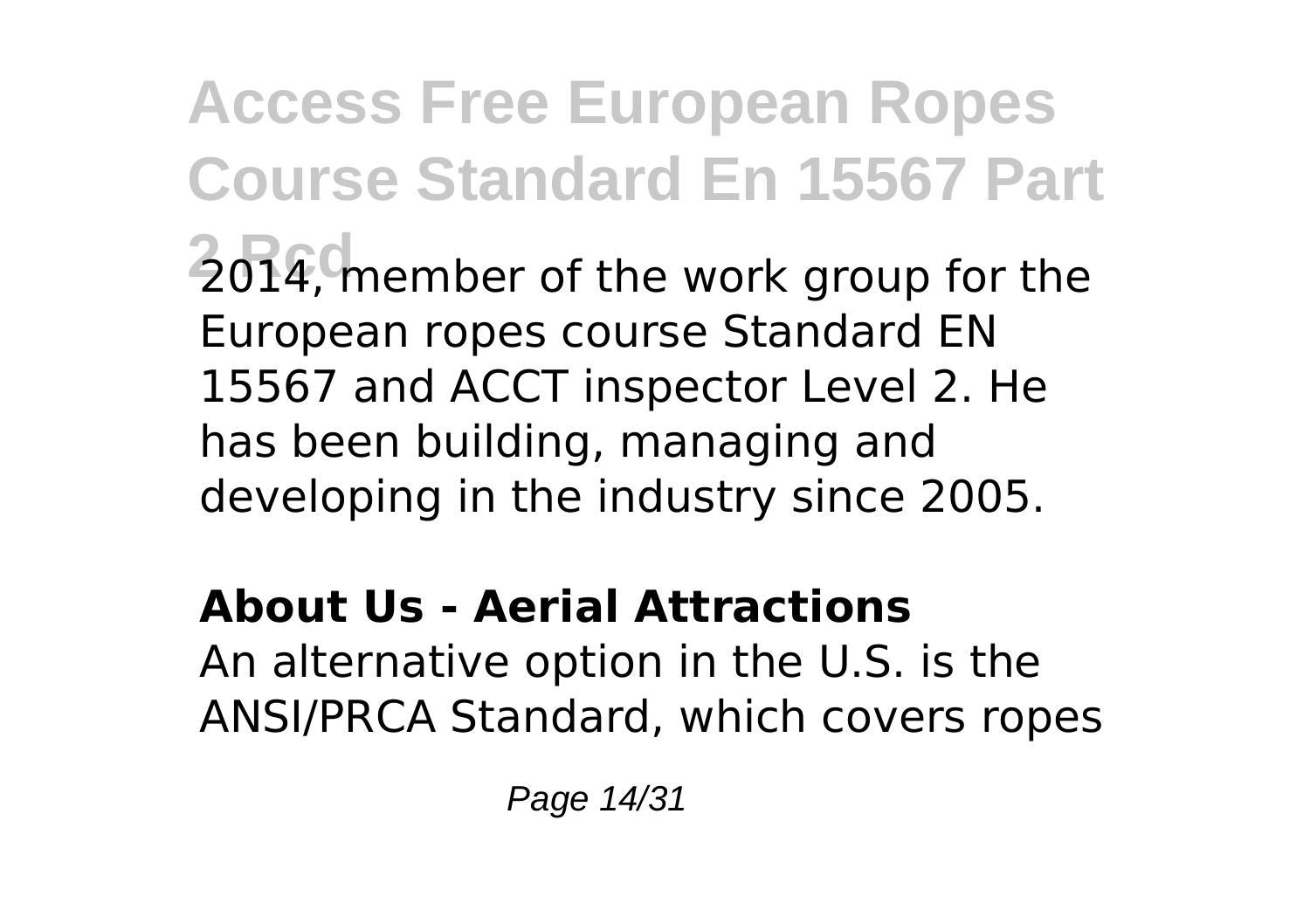**Access Free European Ropes Course Standard En 15567 Part 2 Rcd** challenge courses, canopy zip lines, and aerial adventure parks. Outside of the U.S., a number of standards have developed, the most popular being the European Ropes Course Standards, EN 15567.

### **The Evolution of Adventure - Adventure Park Insider**

Page 15/31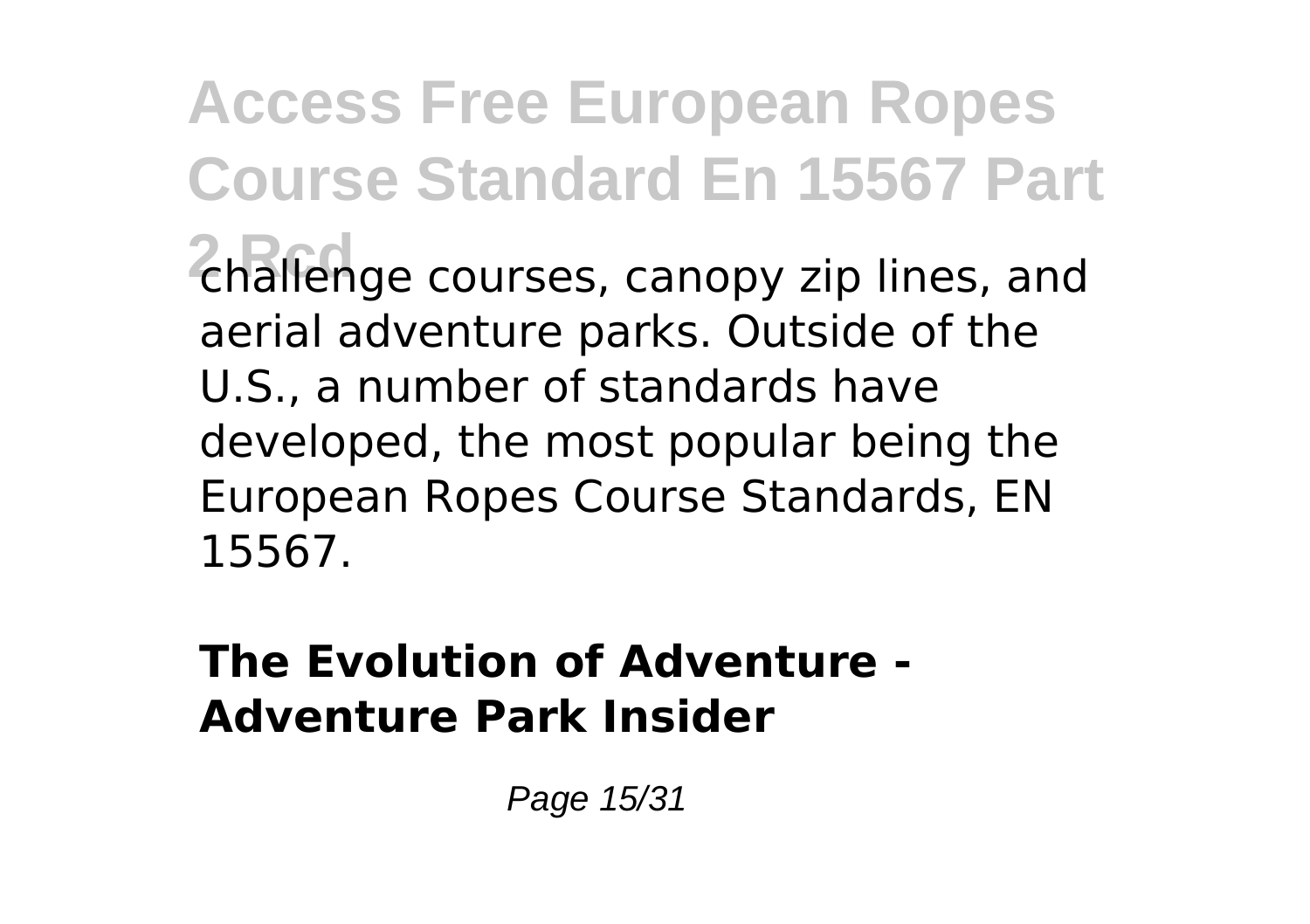**Access Free European Ropes Course Standard En 15567 Part**  $\overline{A}$  contemporary and progressive industry association that supports the development and regulation of the ropes challenge course, canopy zip lines, and aerial adventure parks industry. Established in 2003, the PRCA became the First ANSI Accredited Standards Developer in 2005 and is the sole ANSI/PRCA American National SAFETY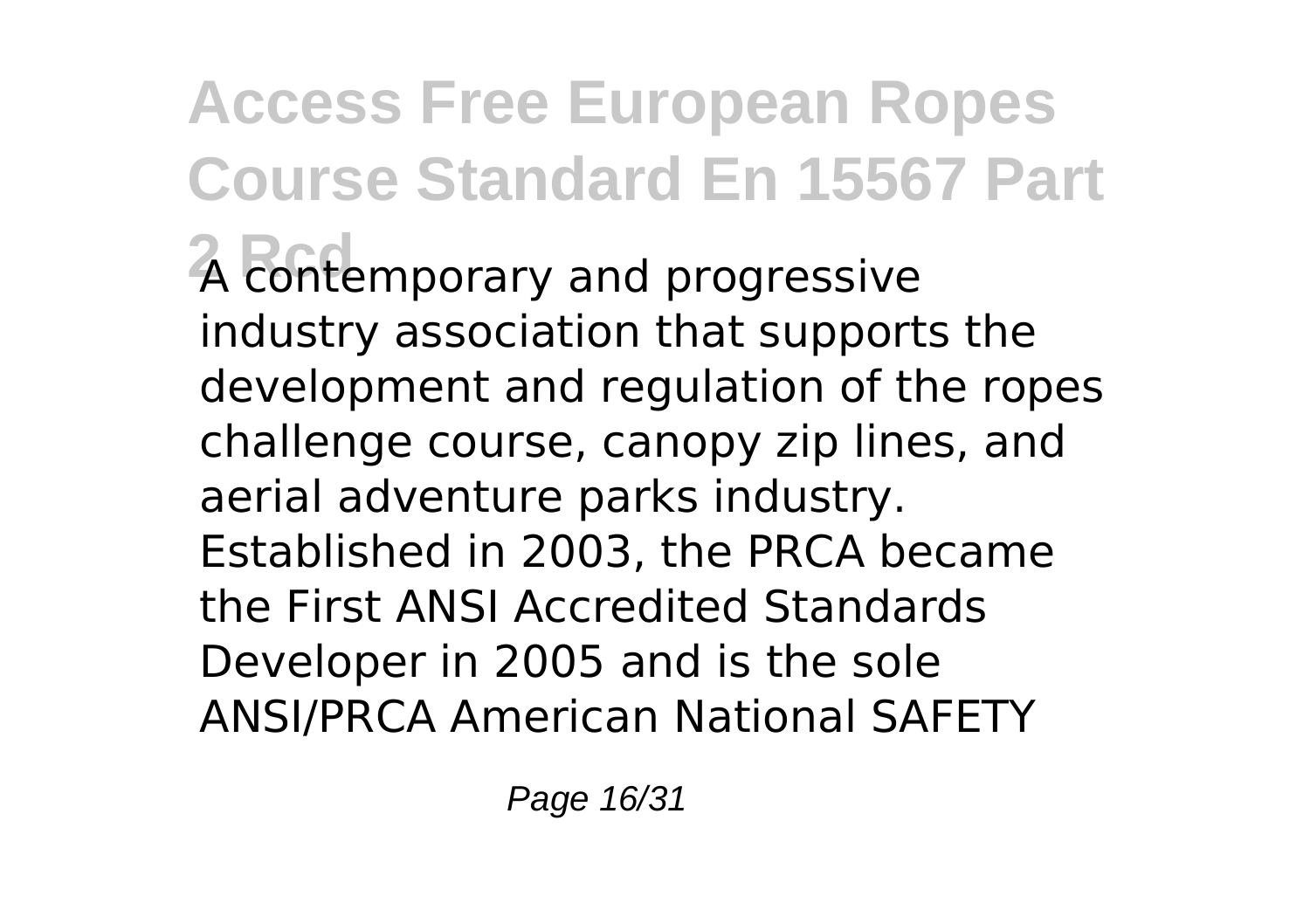**Access Free European Ropes Course Standard En 15567 Part 2 Rendard for the ...** 

#### **Professional Ropes Course Association - Welcome to PRCA**

Help and advice to guide you through the process from conception to building and then support in the operation of your course; Construction techniques/materials guaranteed to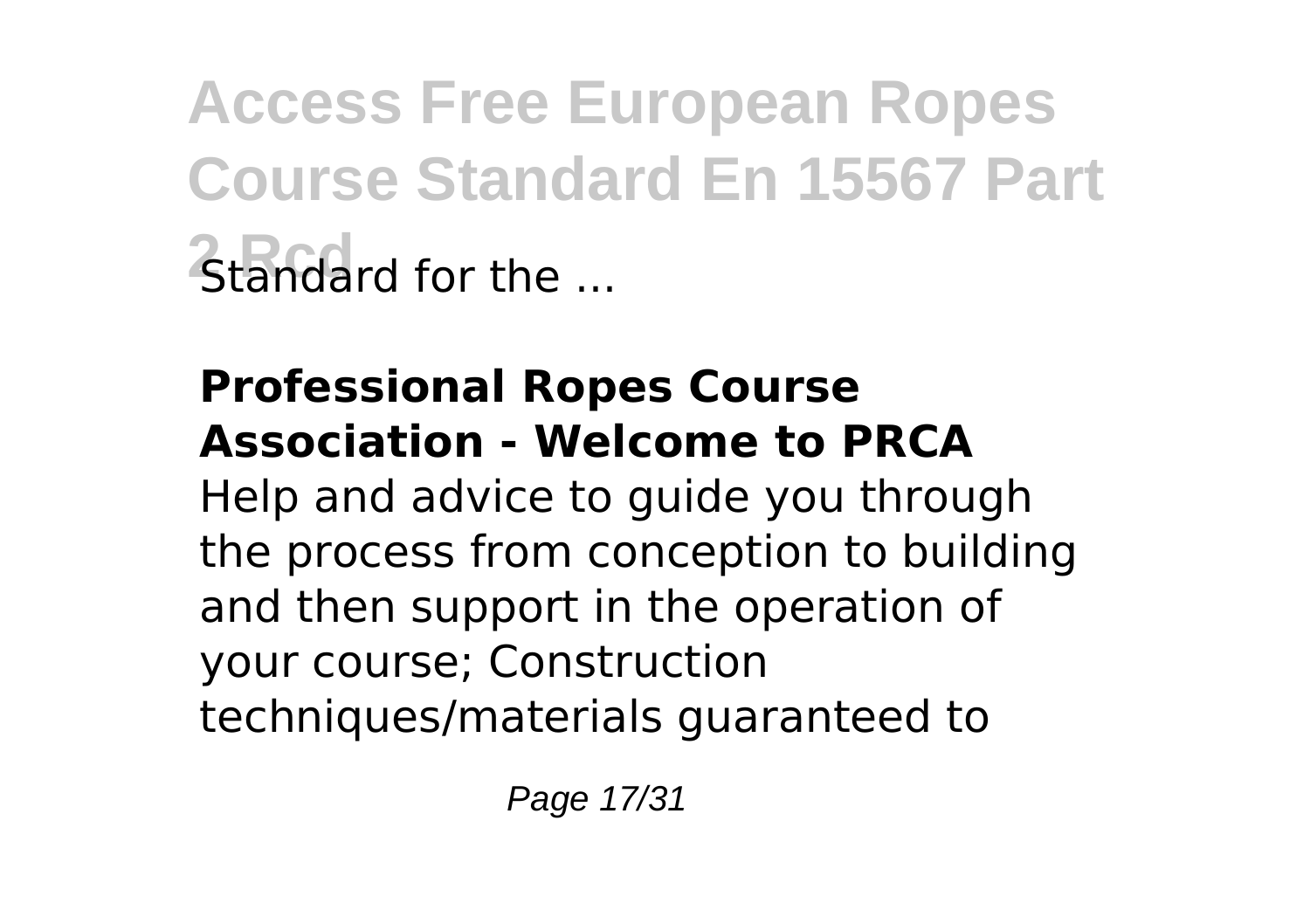**Access Free European Ropes Course Standard En 15567 Part 2 Reet European Ropes Course Standards** (EN 15567: part 1) Operational and safety documentation compliant with EN15567: part 2; Independent Inaugural Inspection

**Ropes Course Construction - Technical Outdoor Solutions** EN 15567 is a European Standard

Page 18/31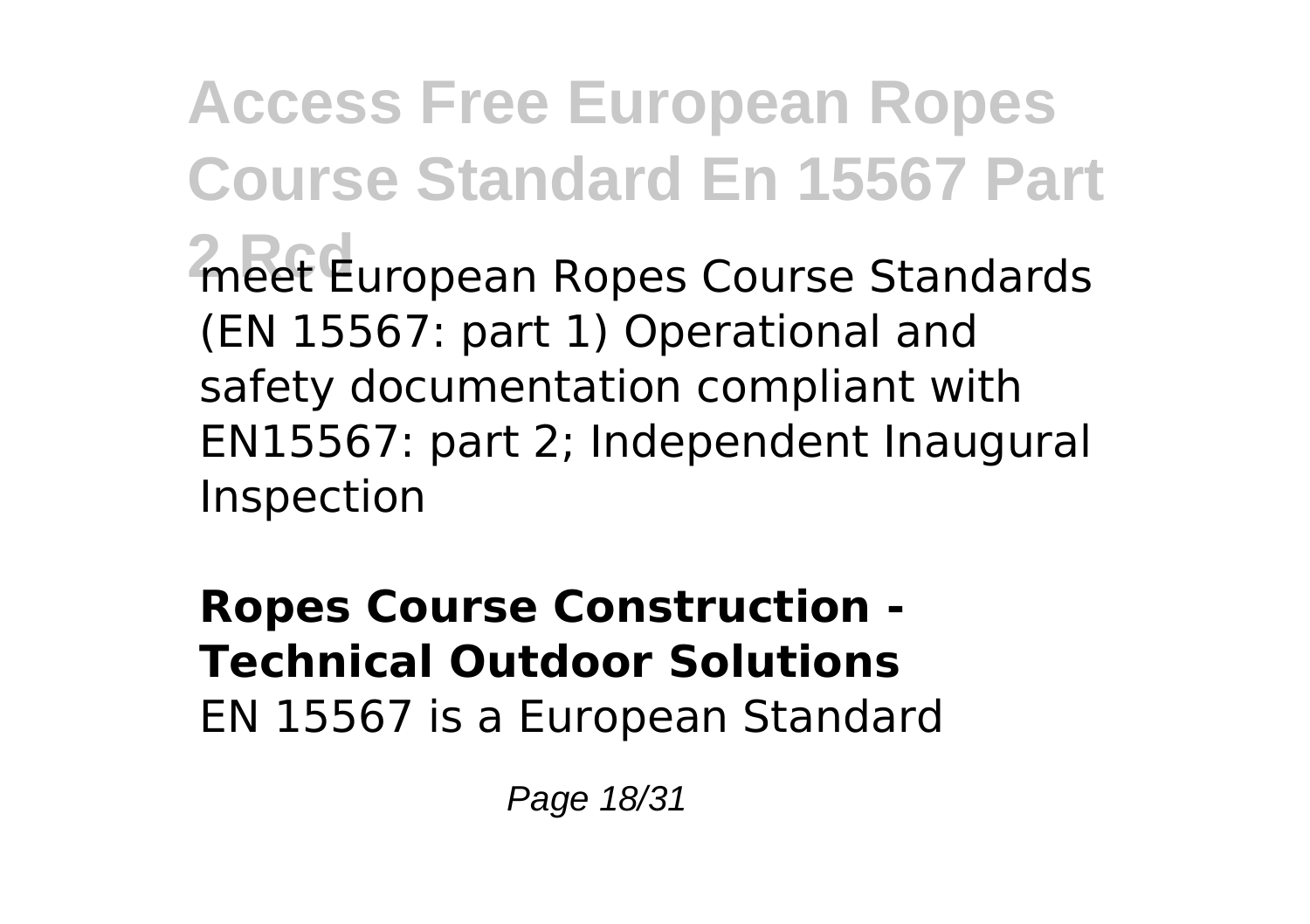**Access Free European Ropes Course Standard En 15567 Part 2 2 2007** it governs the safe construction and use of high ropes courses within 30 European countries, including the UK. The regulations were created by the "Sports, playground and other recreational equipment" technical committee CEN/TC 136.

### **EN 15567 - Technical Outdoor**

Page 19/31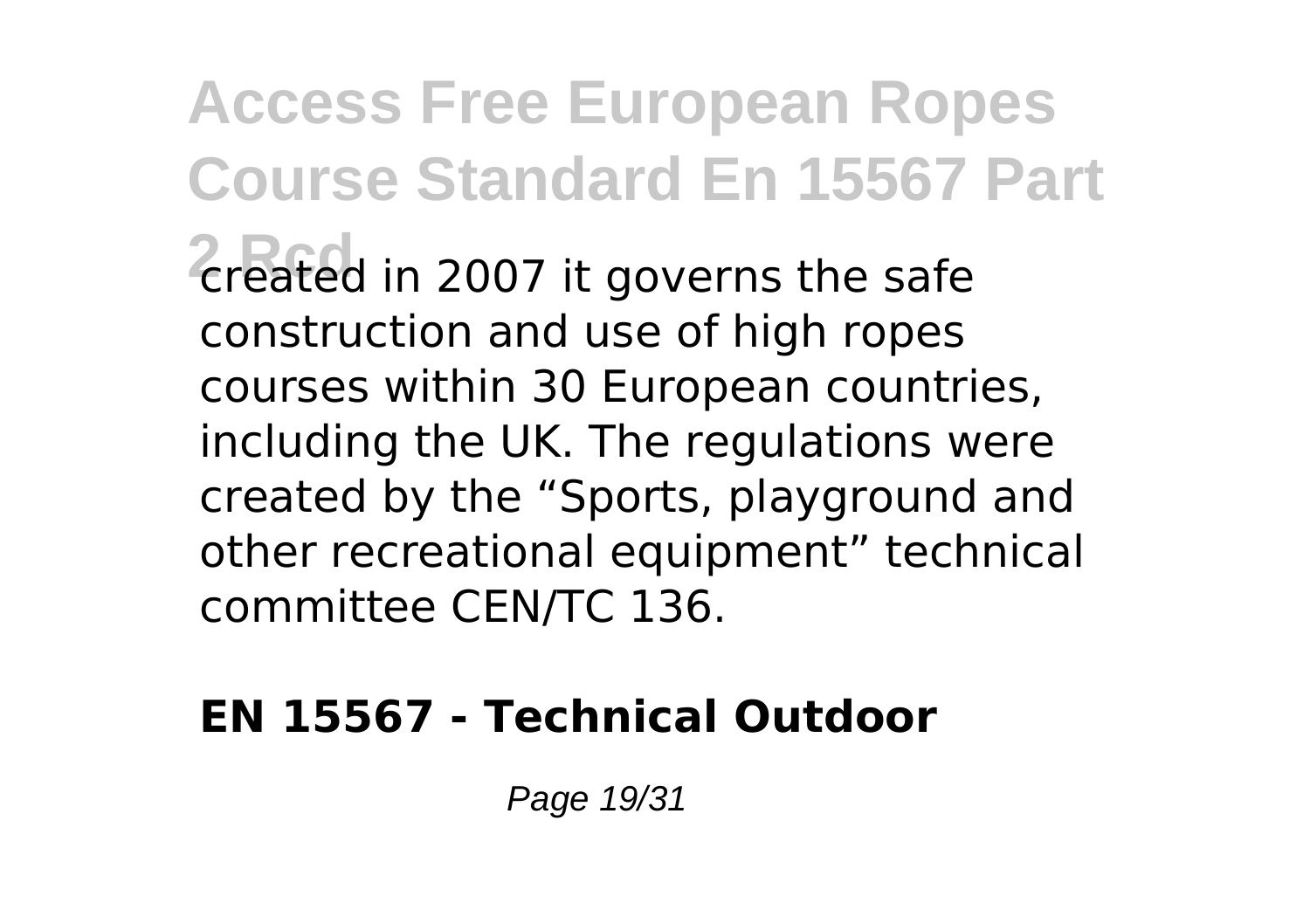## **Access Free European Ropes Course Standard En 15567 Part 2 Rcd Solutions**

This revised edition combines the German Ropes Course Association (GRCA) standards from 2003 with the latest amendments as agreed by the European Ropes Course Associationin 2006. The ERCA standards are the professional standards for mobile and permanent ropes courses in Europe.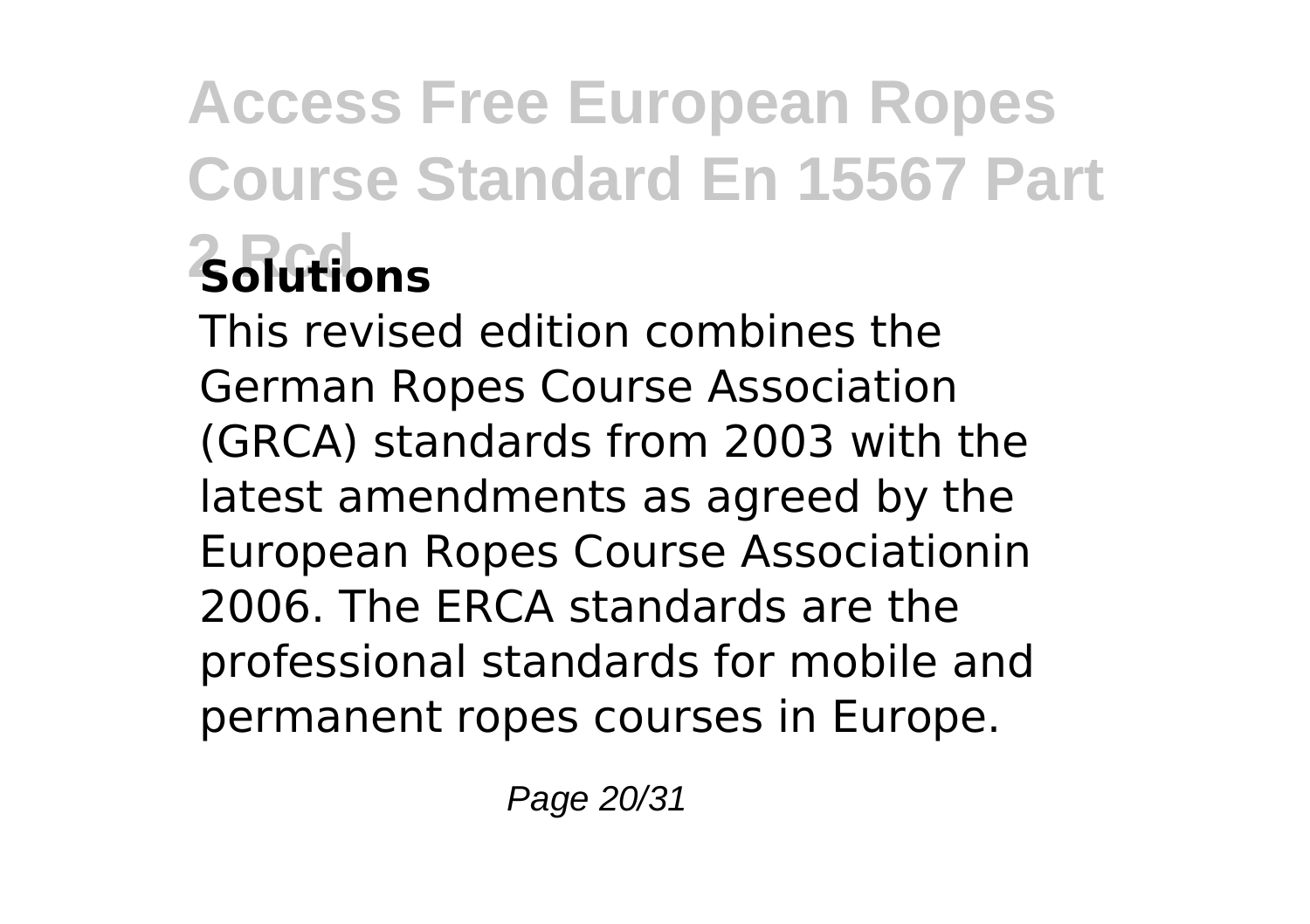## **Access Free European Ropes Course Standard En 15567 Part 2 Rcd**

### **Purchase ERCA Documents**

Every Clip n Play course is designed and built to EN 15567 Construction and Safety requirements for sports and recreational facilities. The standard EN 15567 is in two parts: Part 1 – Construction and safety requirements for ropes course Part 2 – Operational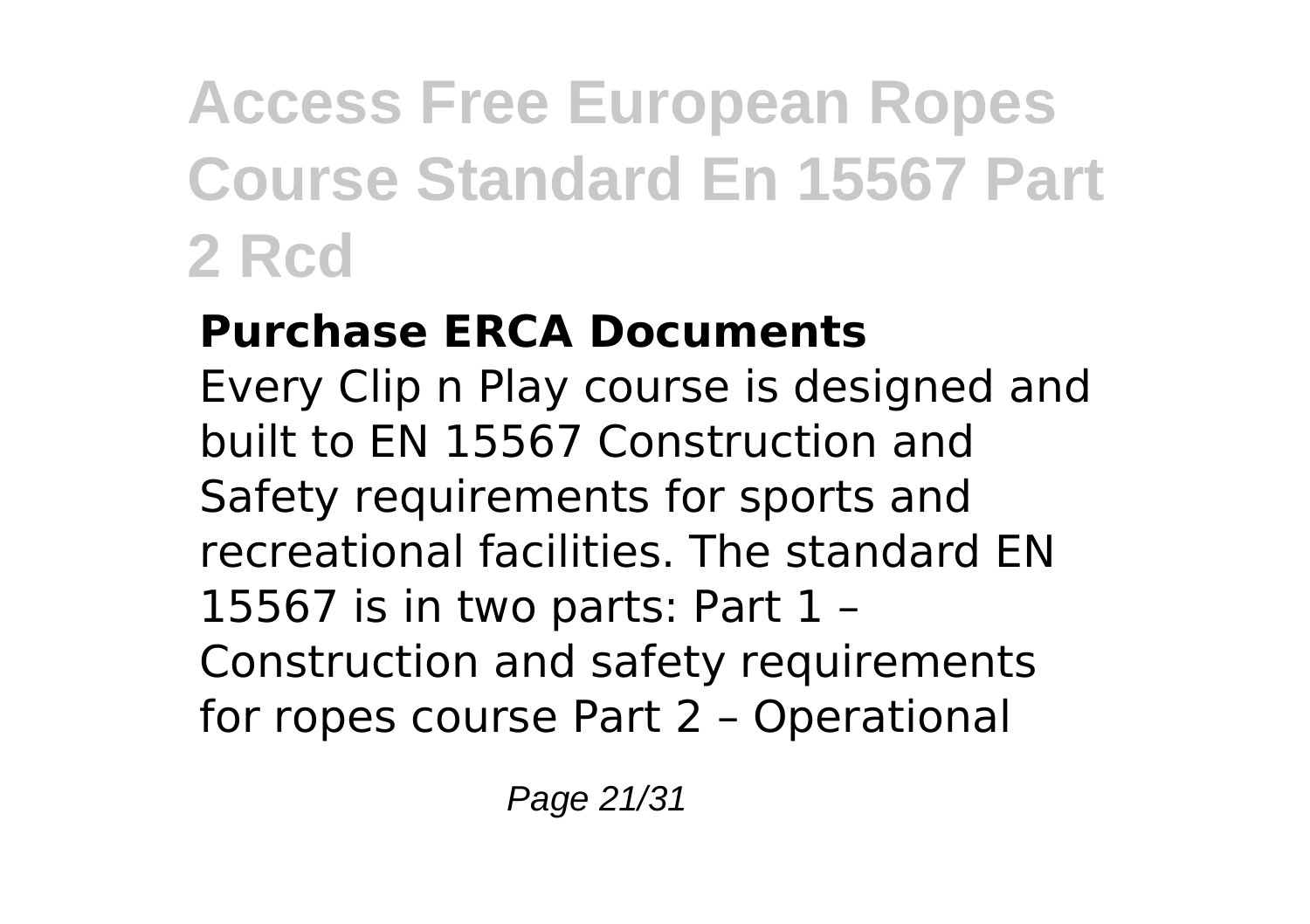**Access Free European Ropes Course Standard En 15567 Part 2 Rcd** requirements for ropes courses

### **Ropes Course Safety and Legislation and training**

EU Standards GORAP is part of the leading international body that is striving to create the world's best practice for Adventure Park safety (EN 15567: 2014 European Ropes Course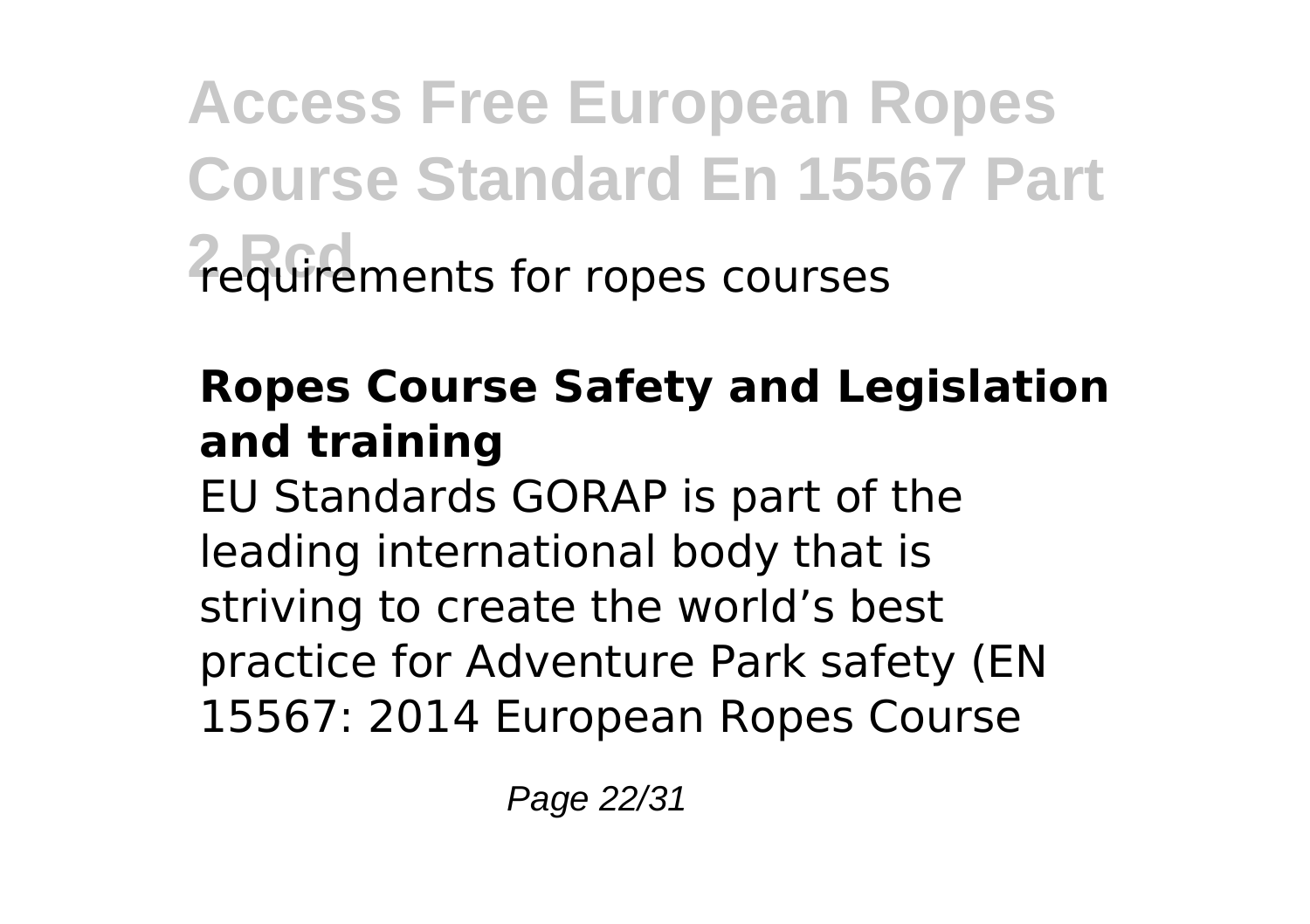**Access Free European Ropes Course Standard En 15567 Part 2 Standard). Locally, GORAP is working** with Industry and Regulators to design the critical elements of our safety policies, programs and procedures.

### **EU Standards - Great Ocean Road Adventure Park**

All of our rope based courses adhere to the European Ropes Course Standards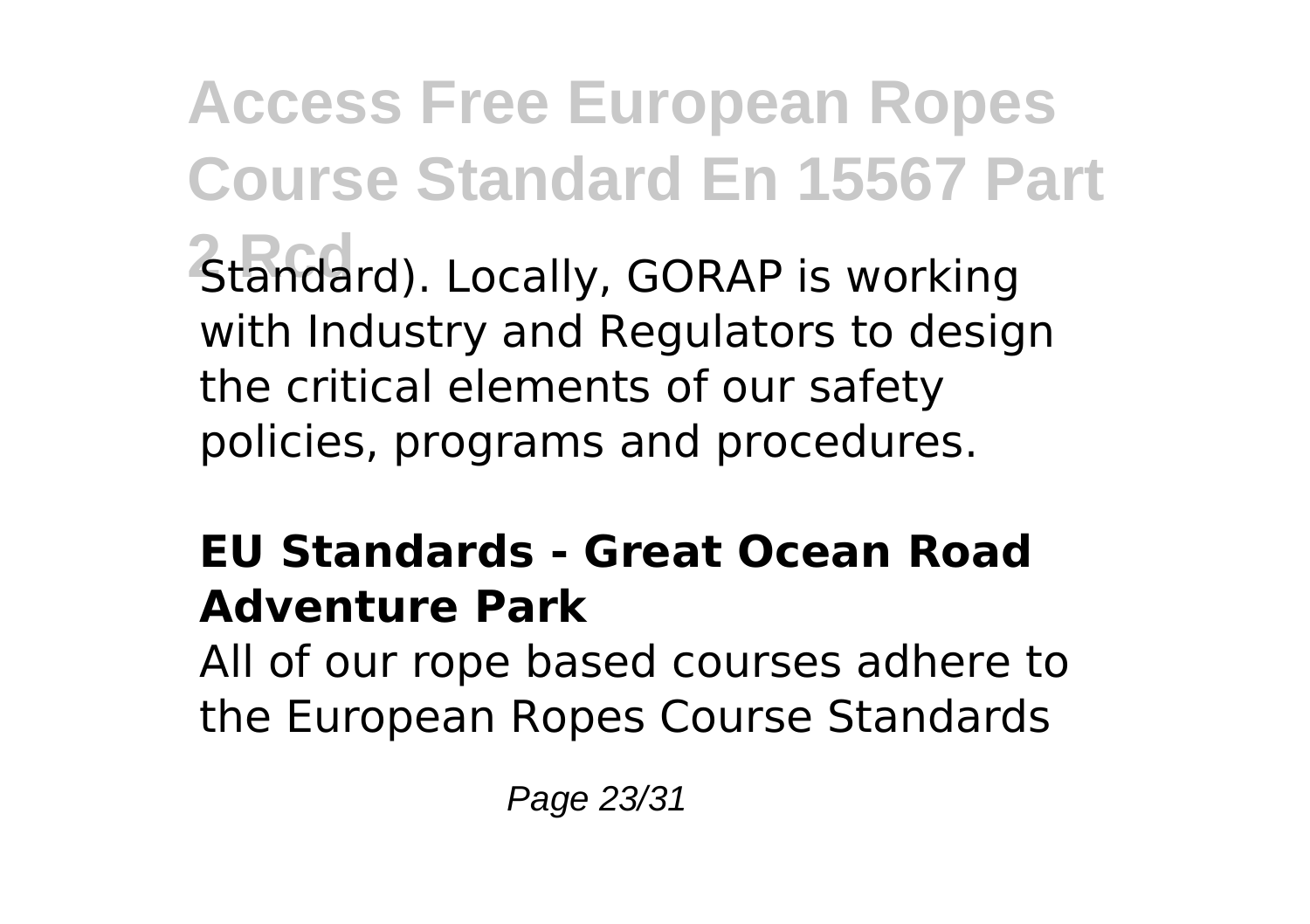**Access Free European Ropes Course Standard En 15567 Part 2 Rcd** EN:15567 and have both an inaugural and annual inspection by a registered third party. CE certified safety equipment is also attainable for European customers when appropriate and meet all OSHA and ANSI breaking strength requirements to guarantee participant safety.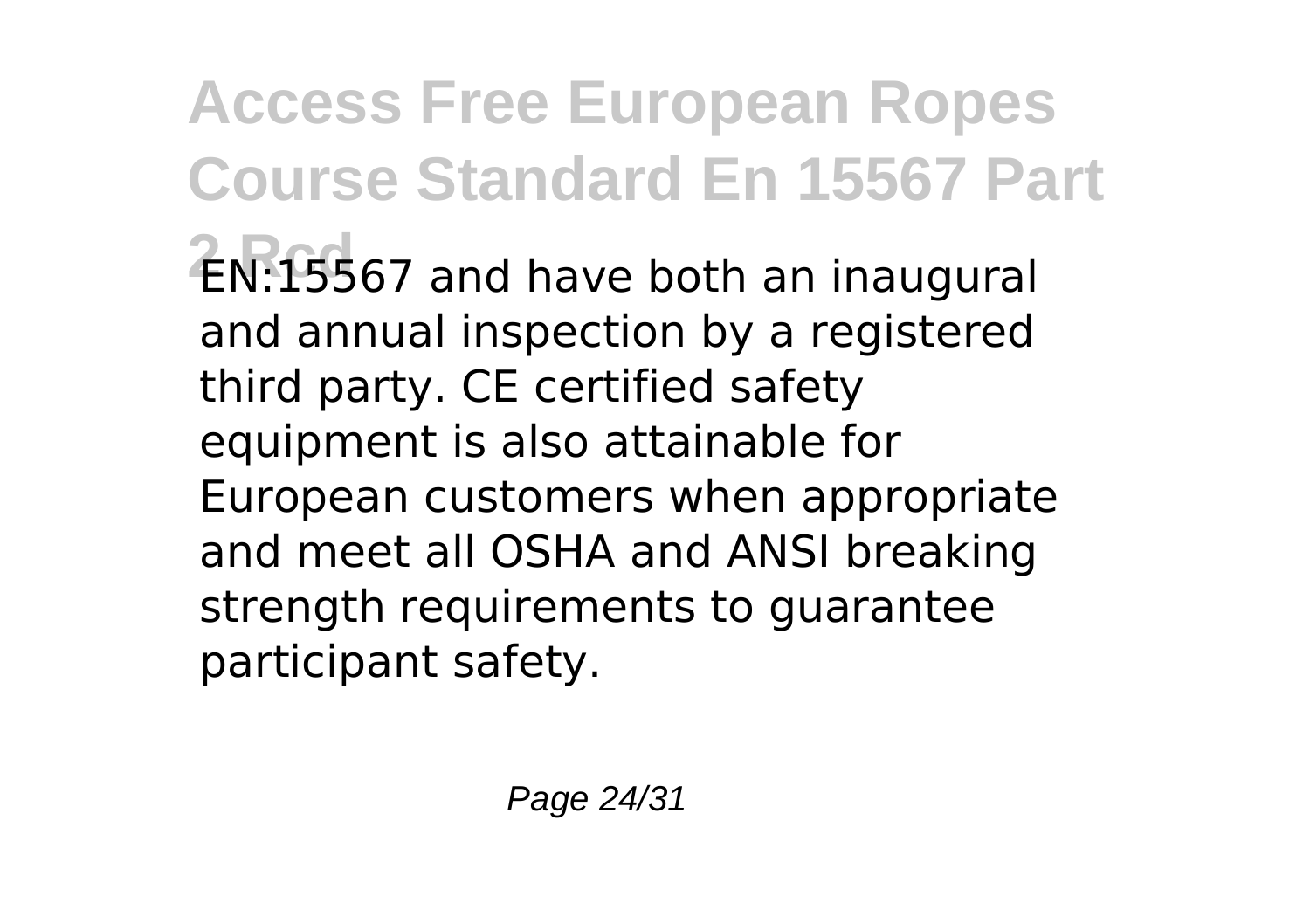# **Access Free European Ropes Course Standard En 15567 Part 2 Rcd SAFETY - AAC**

29 03-2016 Challenge Course and Canopy/Zip Line Tour Standard. 30 (2) The Professional Ropes Course Association (PRCA) ANSI/PRCA 31 1.0-.3-2014 Ropes Challenge Course Installation, Operation & Training 32 Standard. 33 (3) The European Ropes Course Association (ERCA) European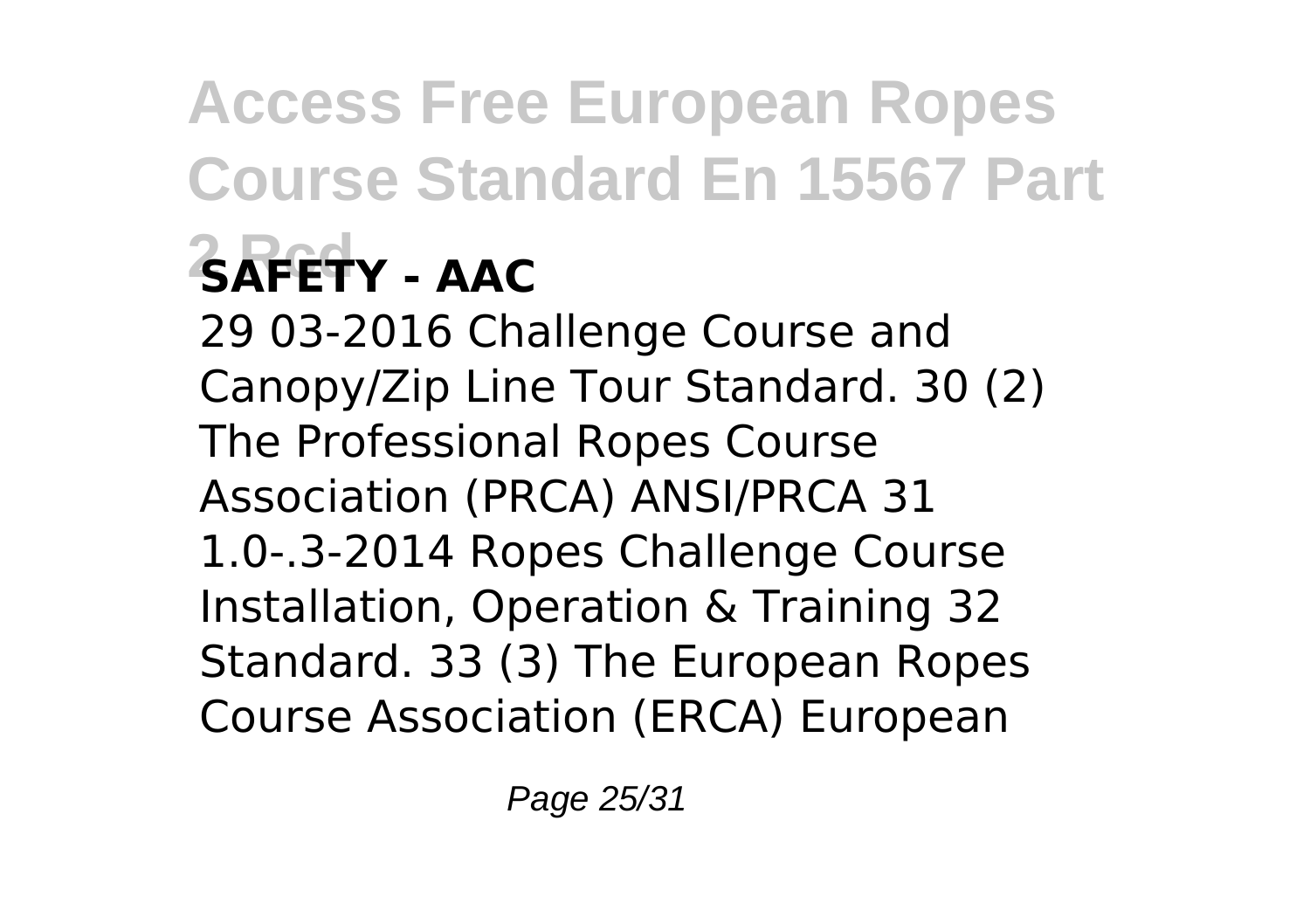**Access Free European Ropes Course Standard En 15567 Part Ropes Course 34 Standard (EN** 15567-2:2014).

### **GENERAL ASSEMBLY OF NORTH CAROLINA SESSION 2019 H 3 HOUSE**

**...**

Ropes course (Oconomowoc only) Patients may engage in adventure-based experiences on our woodland ropes

Page 26/31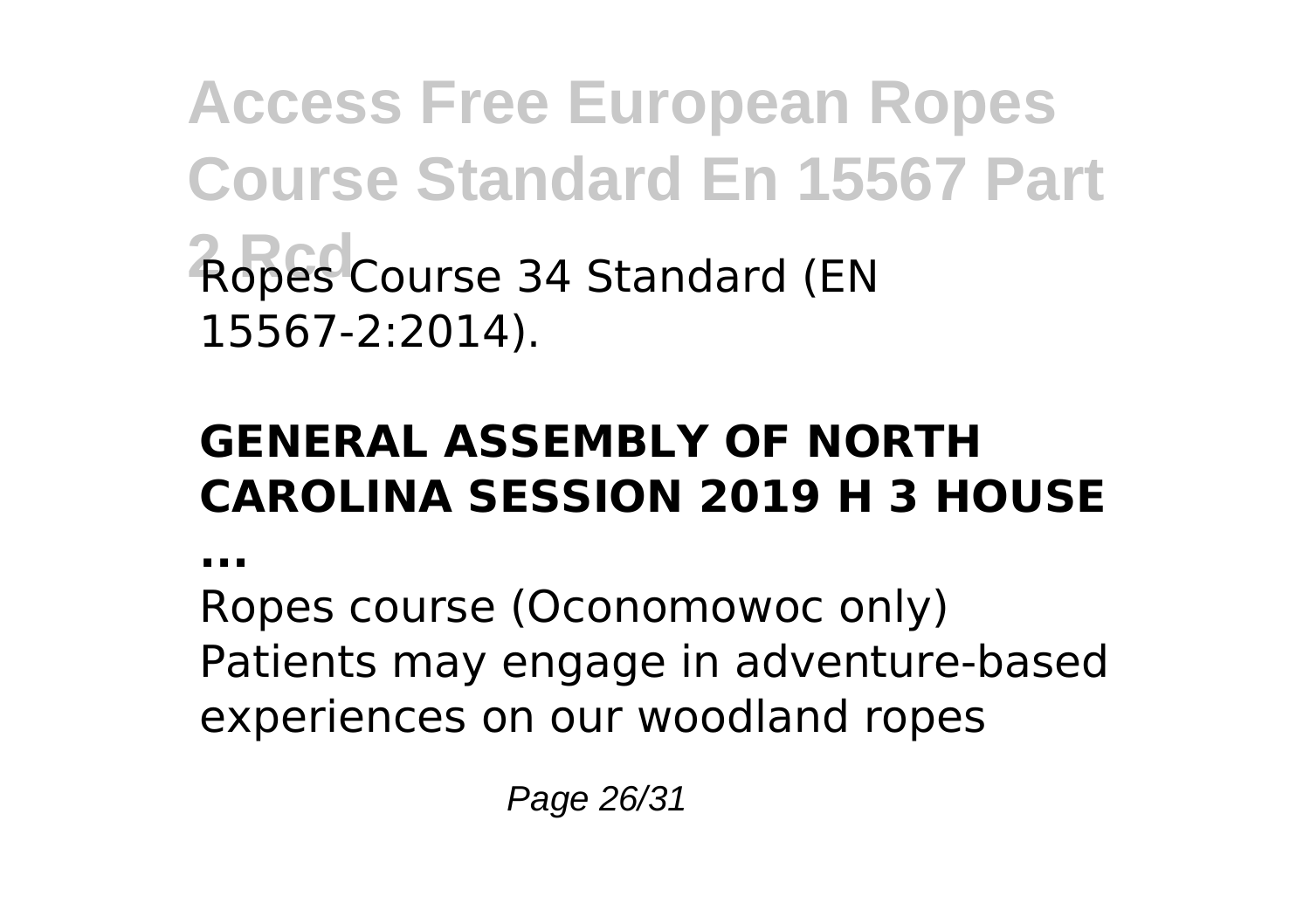**Access Free European Ropes Course Standard En 15567 Part 2 Rcd** course. With the security of safety equipment and the support of the team below, patients make their way across the ropes course that is suspended midair.

#### **Experiential Therapy – Rogers Behavioral Health**

Ropes courses are referred to using

Page 27/31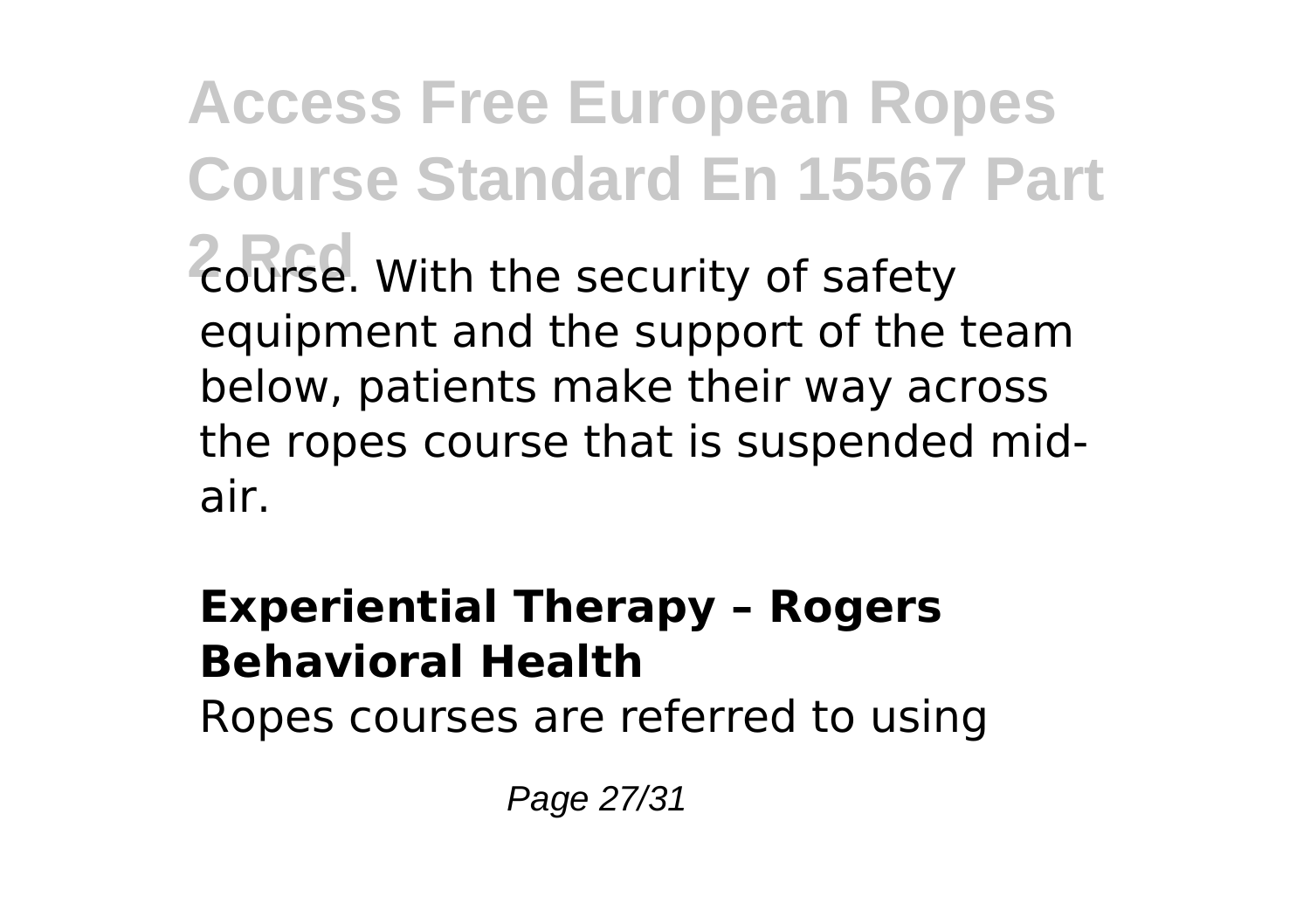**Access Free European Ropes Course Standard En 15567 Part 2 Reveral different names, including** Challenge Courses, Ropes Challenge Courses, Teams Course, and Low Ropes, as well as more idiosyncratic names such as the Challenging Outdoor Personal Experience (Project COPE) course (used by the Boy Scouts of America).An Aerial Adventure Park (or "European-Style" Adventure Park, Tree-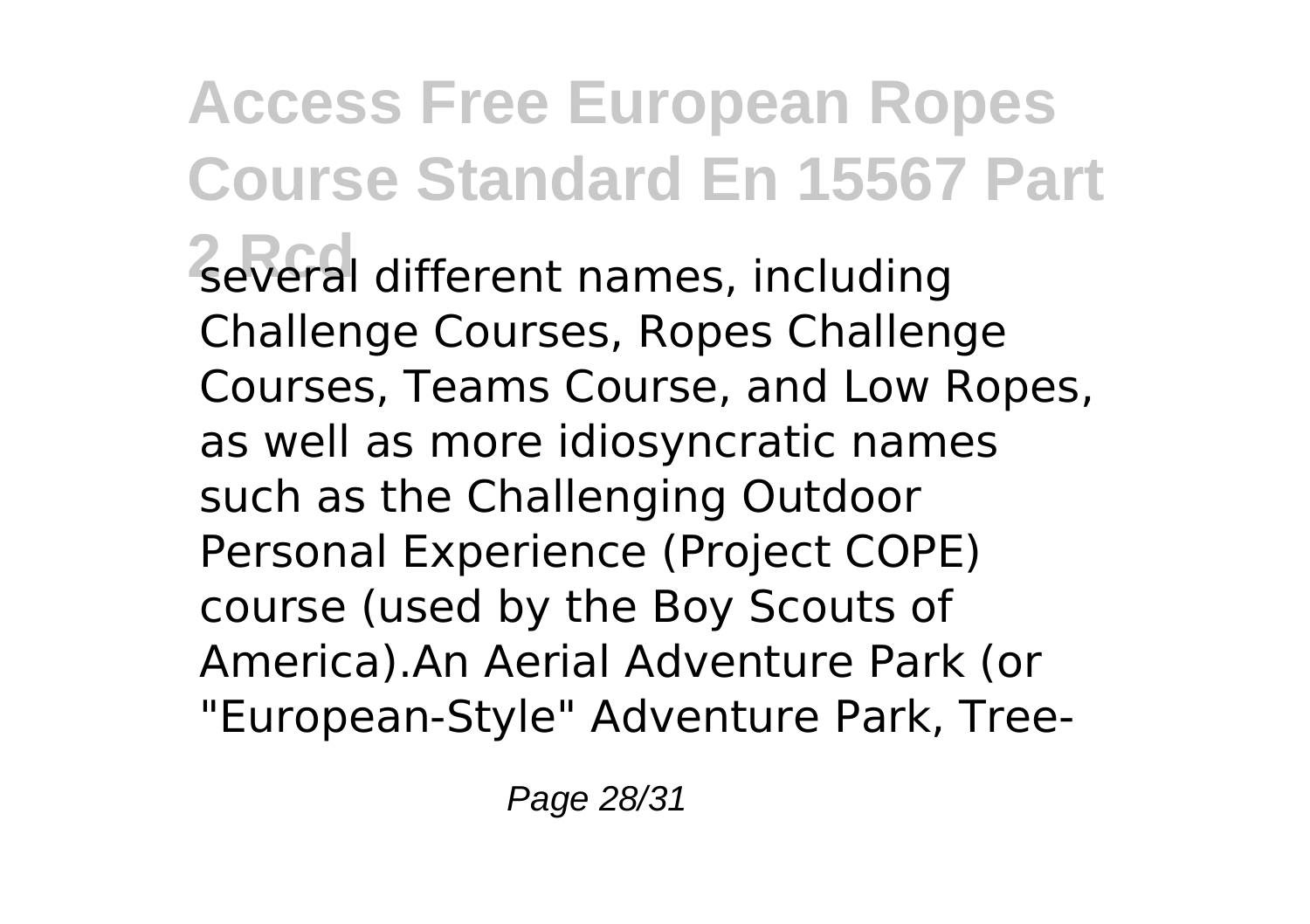**Access Free European Ropes Course Standard En 15567 Part 2 Rcd** Top Adventure course) has a more ...

### **Ropes course - Wikipedia**

Ensuring your course is operationally and structurally safe for all users is both a legal and moral responsibility of the operator. Implementing an inspection schedule for your structure is an essential part of running your course,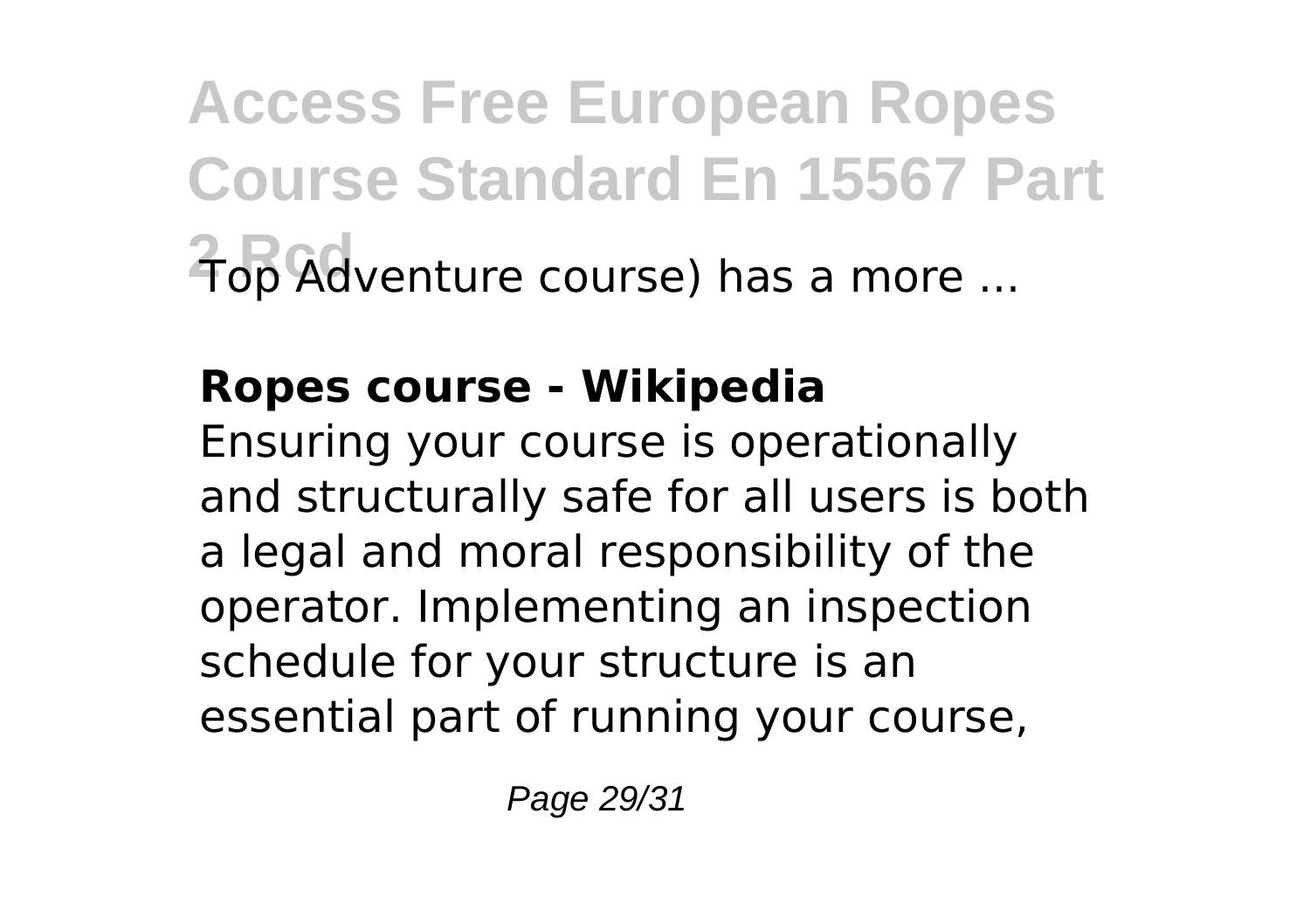**Access Free European Ropes Course Standard En 15567 Part 2** ensuring it meets the European Standard of EN: 15567 (Part 1 & 2).

Copyright code: d41d8cd98f00b204e9800998ecf8427e.

Page 30/31